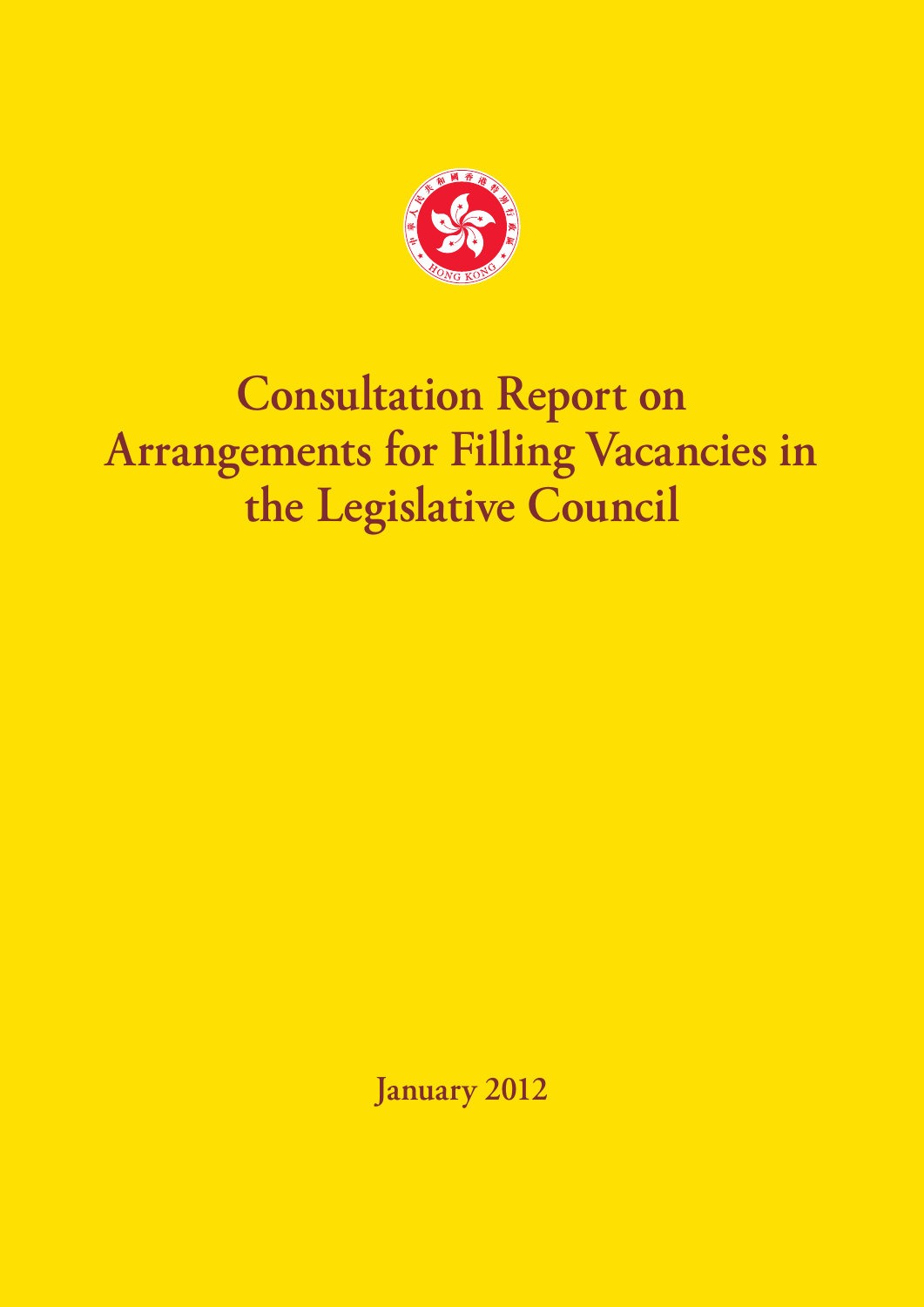# **Content**

| Chapter One: Introduction        |                                                                                                                                                                                               | $\mathbf{1}$   |
|----------------------------------|-----------------------------------------------------------------------------------------------------------------------------------------------------------------------------------------------|----------------|
| <b>Chapter Two:</b>              | Public consultation on arrangements for<br>filling vacancies in the Legislative Council                                                                                                       | 5 <sup>5</sup> |
| <b>Chapter Three:</b>            | Opinions on how to address the issue of<br>Members resigning to trigger by-elections in<br>which they seek to stand and be re-elected                                                         | 7              |
| <b>Chapter Four:</b>             | Opinions on the options to fill a casual<br>vacancy arising mid-term in the Legislative<br>Council geographical constituencies and<br>Council (second) functional<br>District<br>constituency | 15             |
| <b>Chapter Five:</b>             | Summary of the legal analysis of the four<br>options in the consultation paper                                                                                                                | 23             |
| <b>Chapter Six:</b>              | The proposal                                                                                                                                                                                  | 31             |
| <b>Chapter Seven:</b> Conclusion |                                                                                                                                                                                               | 36             |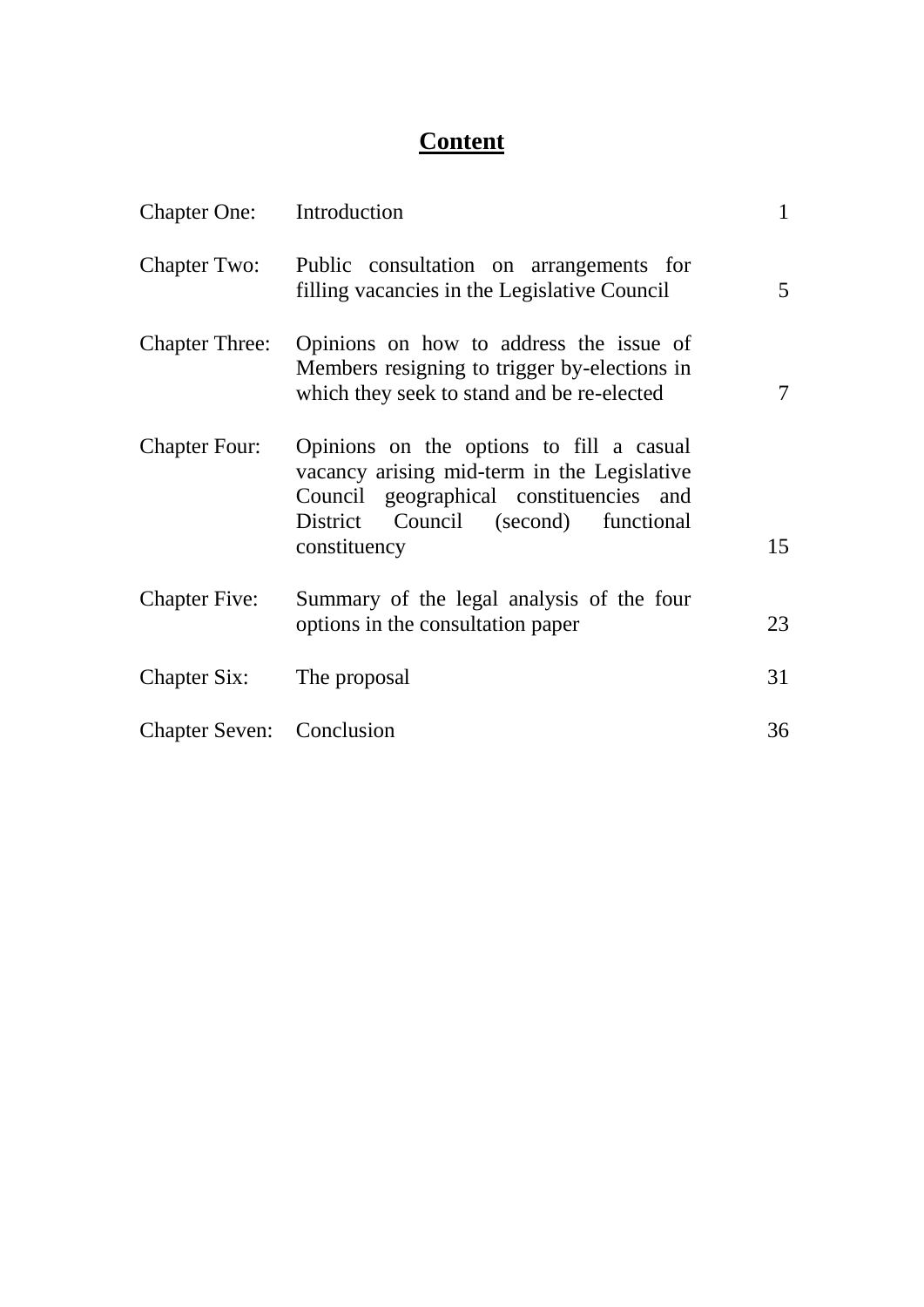## **Chapter One: Introduction**

## **Mischief arising from resignations of five Legislative Council Members**

- 1.01 On 25 January 2010, five Legislative Council ("LegCo") Members from the five respective geographical constituencies ("GCs") gave written notice of resignation to the Clerk to the LegCo and their resignations took effect from 29 January 2010. The Electoral by-elections on 16 May 2010 to fill the five vacancies in ("LCO"). All of the five resigned LegCo Members ("Members") stood in the by-elections and were all re-elected. The by-elections had a record low voter turnout rate of 17.19%, with just around 580 000 electors voting. Public money incurred in this by-election amounted to \$ 126 million. Affairs Commission ("EAC") conducted accordance with the Legislative Council Ordinance (Cap. 542)
- 1.02 The incident led to considerable concern in the community. The resignations of five Members and their standing in the ensuing by-elections was considered by many members of the public and different political parties as an unnecessary political endeavour, resulting in significant drain on public resources, which could have been deployed for other more productive purposes. There are calls for the current arrangement for filling a vacancy in the LegCo through a by-election to be reviewed. There is also a large body of public opinion that the loophole should be plugged to prevent occurrence of similar incidents in future.
- 1.03 On the other hand, some (particularly those Members who expressed the view that there is nothing inappropriate for a Member to be able to resign in order to trigger a by-election in which he or she seeks to stand. They take the view that such resigned and stood in the by-elections and their supporters) have conduct could be a way to convey a political message.

#### **The Administration's legislative proposal in May 2011**

 1.04 After careful consideration, the Administration announced a proposal on the arrangements for filling vacancies in the GCs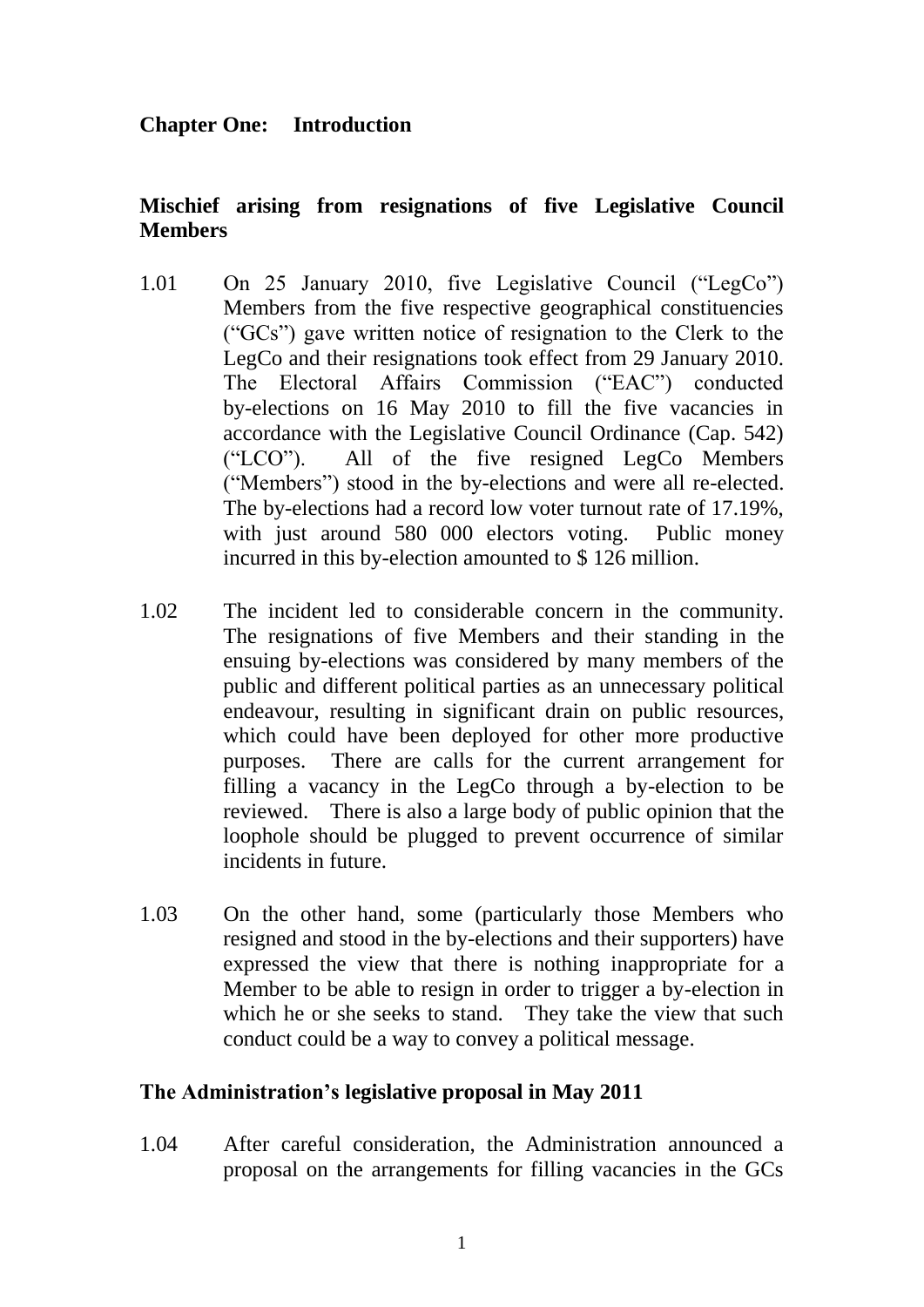and the future District Council (second) functional constituency ("DC (second) FC") on 17 May 2011. The LegCo Panel on Constitutional Affairs was consulted on 24 May 2011 and a majority of Members agreed that the existing loophole had to be (Amendment) Bill 2011 ("the Bill") was gazetted. The Bill proposes a replacement mechanism to fill a casual vacancy in any GC or the DC (second)  $FC<sup>1</sup>$  in all situations. This ensures that the will of the electorate is preserved for the four-year term plugged. On 3 June 2011, the Legislative Council of the LegCo.

- 1.05 The Bill provides for a replacement mechanism for filling any vacancy in the membership of the LegCo arising during the term of office of the LegCo in any GC or DC (second) FC. Such vacancy will be filled by a person from a precedence list compiled in the last general election. The first person eligible for replacement is the first candidate who has not yet been elected on the list with the largest number of remainder votes in the last general election. If the candidate concerned has died, or is now disqualified or does not wish to serve, the second person from the precedence list, i.e. the first unelected candidate on the list with the second largest number of remainder votes from the last general election, will fill the vacancy.
- 1.06 The proposal will not only cover vacancies arising from resignation but also other situations specified under sections 15 and 72 of the LCO and Article 79 of the Basic Law. The main considerations are that when a vacancy arises, the reference to the result of the preceding general election will indicate the preference of the electorate for the most suitable replacement. This will also obviate the need for holding by-elections under This will also obviate the need for holding by-elections under these situations. The replacement mechanism does not apply to casual vacancies in the existing 28 traditional functional constituencies  $("FCs")^2$ , because they do not adopt the list proportional representation system.

-

For the GC and DC (second) FC, the list proportional representation system is adopted.

 $2<sup>2</sup>$  The existing 28 traditional FCs are single seat constituencies except for the labour FC which comprises three seats. For the four FCs with small electorates (i.e. the Heung Yee Kuk FC, the agriculture and fisheries FC, the insurance FC and the transport FC), the preferential elimination system of voting is adopted. For the remaining 24 FCs, the first-past-the-post system is adopted.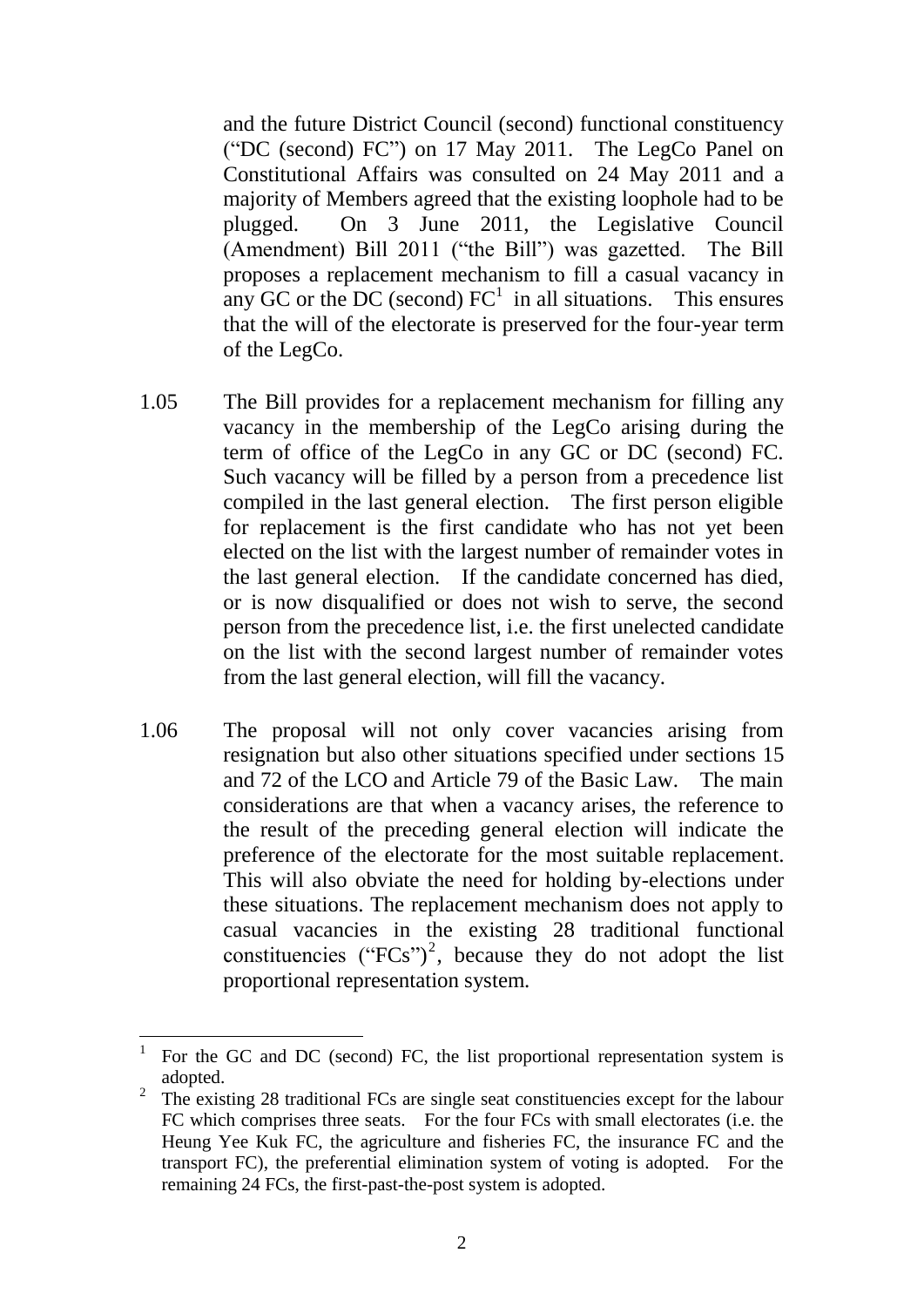1.07 A Bills Committee ("the Bills Committee") was formed under the LegCo on 10 June 2011 and seven meetings were held to scrutinise the Bill. A special meeting of the LegCo Panel on Constitutional Affairs was held on 18 June 2011 to receive views from 116 organisations and individuals (in the event 88 turned up) on the Bill.

### **The Administration's revised proposal in June 2011**

- 1.08 After considering the views of the Bills Committee, the Administration put forward a revised proposal on 28 June 2011. Under the revised proposal, the vacancy concerned will first be filled by the first candidate who has not been elected on the same list as that of the vacating Member. If that candidate is ineligible or unwilling to fill the seat, the vacancy will be filled by the next candidate on the same list, and so on (i.e. the same list arrangement). When there is no more candidate on the same list who is eligible and willing to fill the vacancy, the vacancy will be filled by reference to the precedence list, i.e. the list of the first candidates who have not been elected on each of the lists with remaining votes at the previous general election, ranked in descending order according to the number of remaining votes of their respective lists (i.e. the fallback arrangement). Finally, if the vacancy cannot be filled by the above methods, a by-election will be held.
- 1.09 The Administration considers that the revised proposal can provide an objective and fair means to fill a casual vacancy in a constituency for which the list proportional representation system has been adopted. Taking the scheme as a whole, the revised proposal represents a reasonable and workable rule of certainty, and is consistent with the provisions of the Basic Law and the Hong Kong Bill of Rights. The revised proposal is a lawful solution within the discretionary area of judgment of the Legislature.
- 1.10 The revised proposal and the proposed Committee Stage Amendments ("CSAs") to effect the revised proposal were discussed by the Bills Committee on 4 July 2011.
- 1.11 In response to the view of the Bills Committee that the Administration should provide more time to consider Members'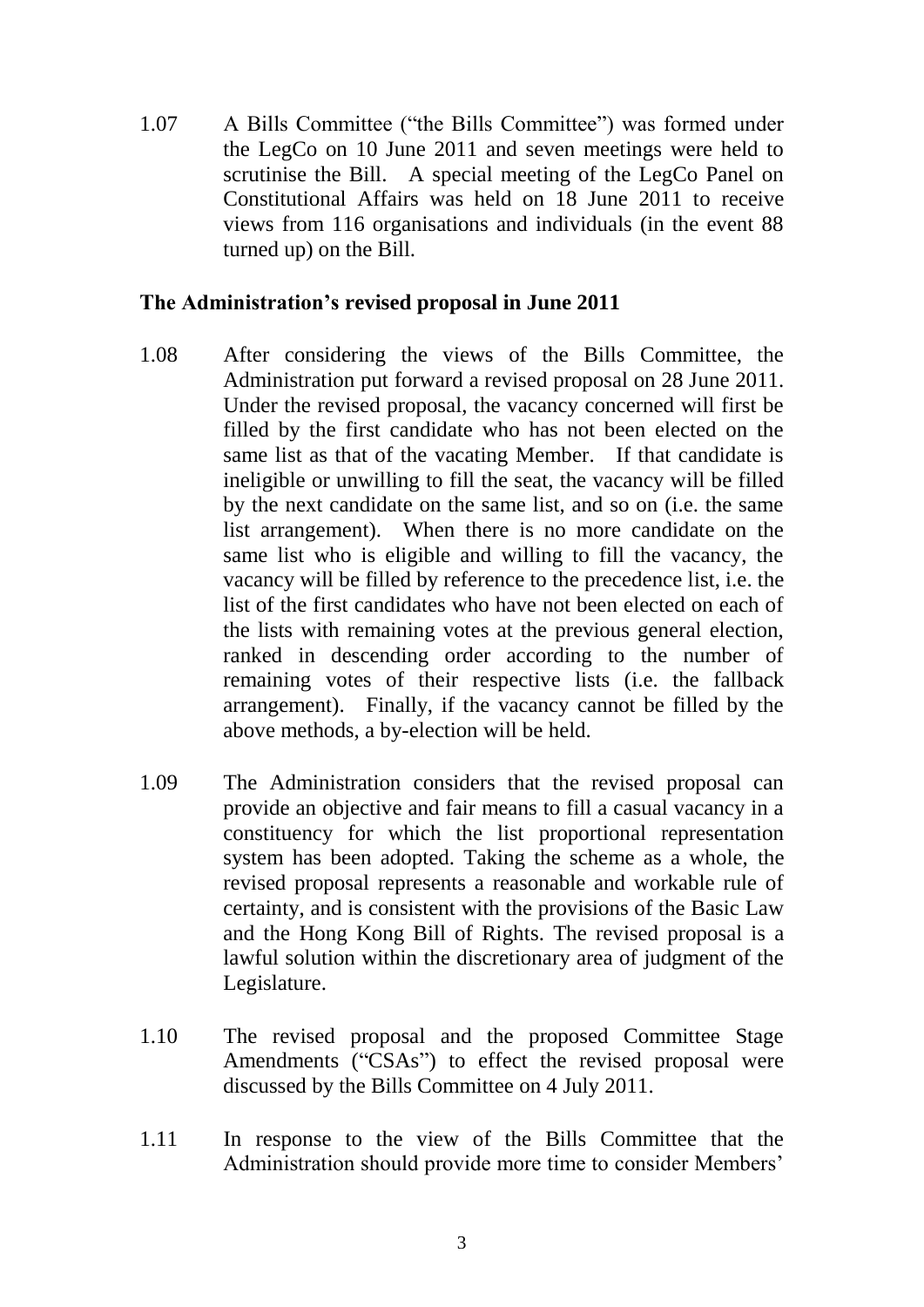suggestions and listen further to public views, the Constitutional and Mainland Affairs Bureau prepared and published the Consultation Paper on Arrangements for Filling Vacancies in the Legislative Council ("Consultation Paper") on 22 July for a two-month public consultation to collect the views of the public.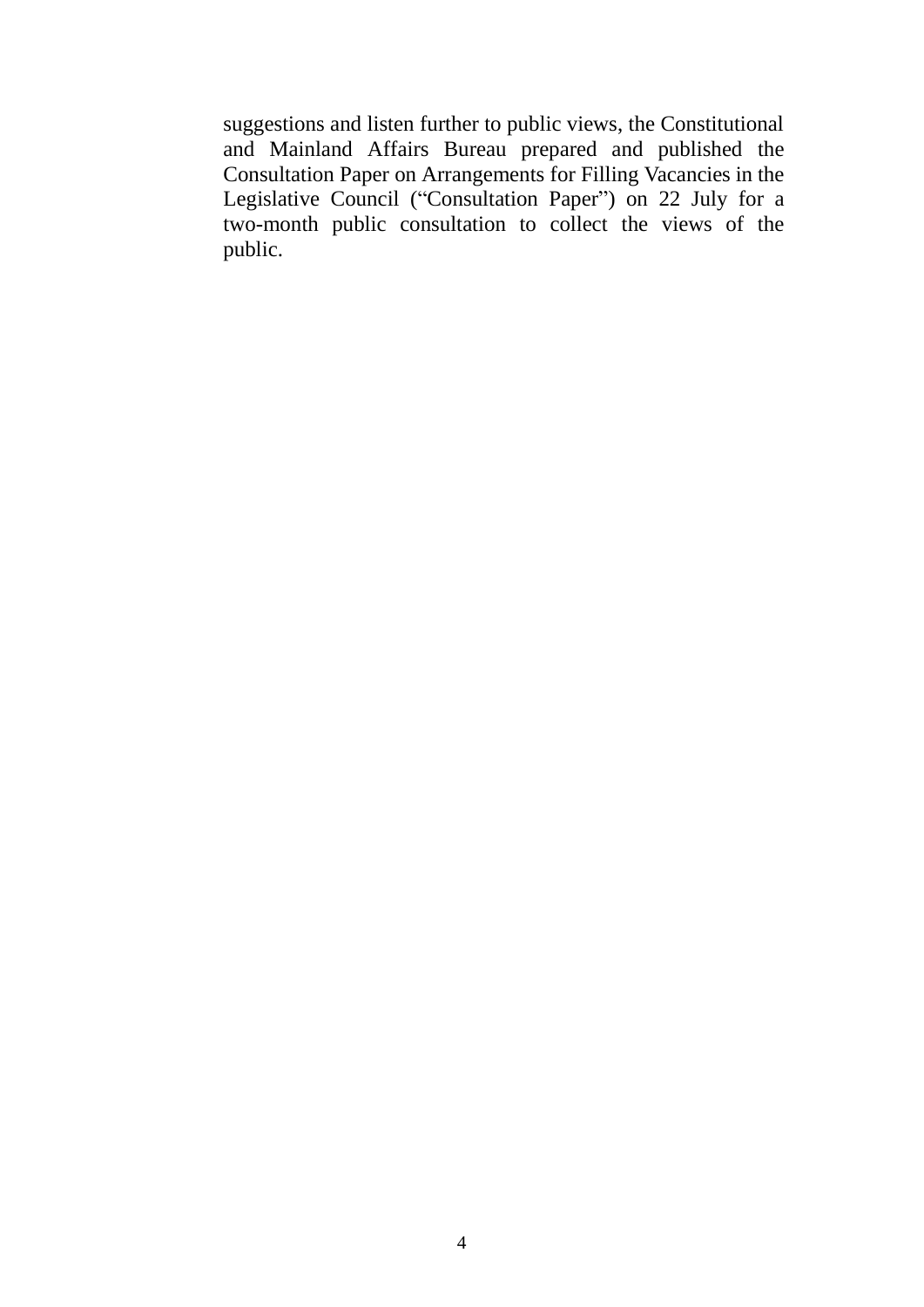## **Chapter Two: Public consultation on arrangements for filling vacancies in the Legislative Council**

2.01 Paper to consult the public on the arrangements for filling vacancies in the LegCo. The two-month consultation to collect the views of the public on the said arrangements ended 2.01 On 22 July 2011, the Government published a Consultation on 24 September 2011.

#### **Written submissions**

 $2.02$  organisations and individual members of the community were invited to submit their views on the key issues set out in the Consultation Paper as well as other related topics to the Constitutional and Mainland Affairs Bureau by mail, facsimile or email. submissions were received. Of which, about 20 000 were submitted by mail, facsimile or other delivery methods and During the public consultation period, various groups and During the consultation period, 31 120 written about 10 000 were submitted via email.

## **Public forums**

2.03 Government organised two public forums in the New Territories and the urban areas on 23 August and 1 September 2011 respectively to invite the public to express their views. At the public forums, the Secretary for Constitutional and Mainland Affairs briefed the public on the contents of the Consultation Paper and responded to their comments. The two public In addition, during the public consultation period, the forums were attended by over 450 members of the public.

## **Meetings with different sectors of the community**

2.04 Constitutional and Mainland Affairs and other relevant secretaries including the Secretary for Labour and Welfare, the Secretary for Development and the Secretary for Financial Services and the Treasury also met with various sectors of the community and attended 11 forums and discussion sessions To collect views on the arrangements for filling vacancies in the LegCo, the Chief Secretary for Administration, the Secretary for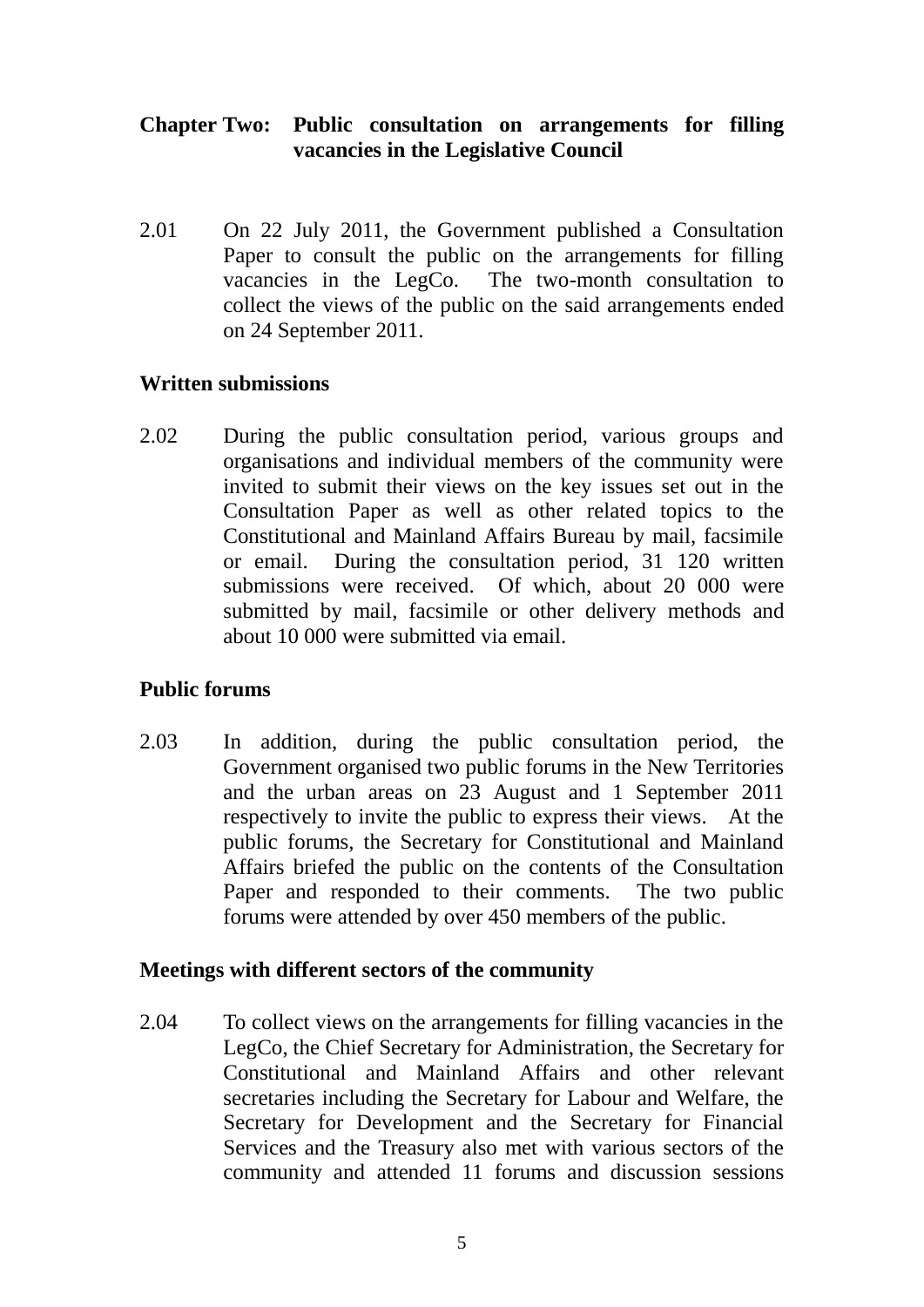organised by different organisations. Details of the forums and discussion sessions are set out at the **Annex**.

- $2.05$  and members of the public, we also closely followed the opinion polls conducted by the university, the media, organisations and political parties on the arrangements for filling vacancies in the LegCo in order to have a better understanding of public opinions. We also noted that some members of the public joined a demonstration on 24 September 2011 to express their views on the arrangements for filling Apart from proactively engaging all sectors of the community vacancies in the LegCo.
- 2.06 Chapters 3 and 4 of this Report set out in detail the views received from different parties and organisations during the public consultation period as well as an analysis of the opinion polls and written submissions from members of the public and organisations on the phenomenon of Members resigning to trigger by-elections in which they seek to stand and be re-elected, as well as how the issue should be addressed and which option should be adopted.
- 2.07 The written submissions on the arrangements for filling vacancies in the LegCo submitted by members of the public and  $(including)$  organisations) by means including mail, email and facsimile are at the Appendix and are available for public inspection at the Constitutional and Mainland Affairs Bureau. The Appendix is also available at the website of the Constitutional and Mainland organisations (including political parties/groups and Affairs Bureau.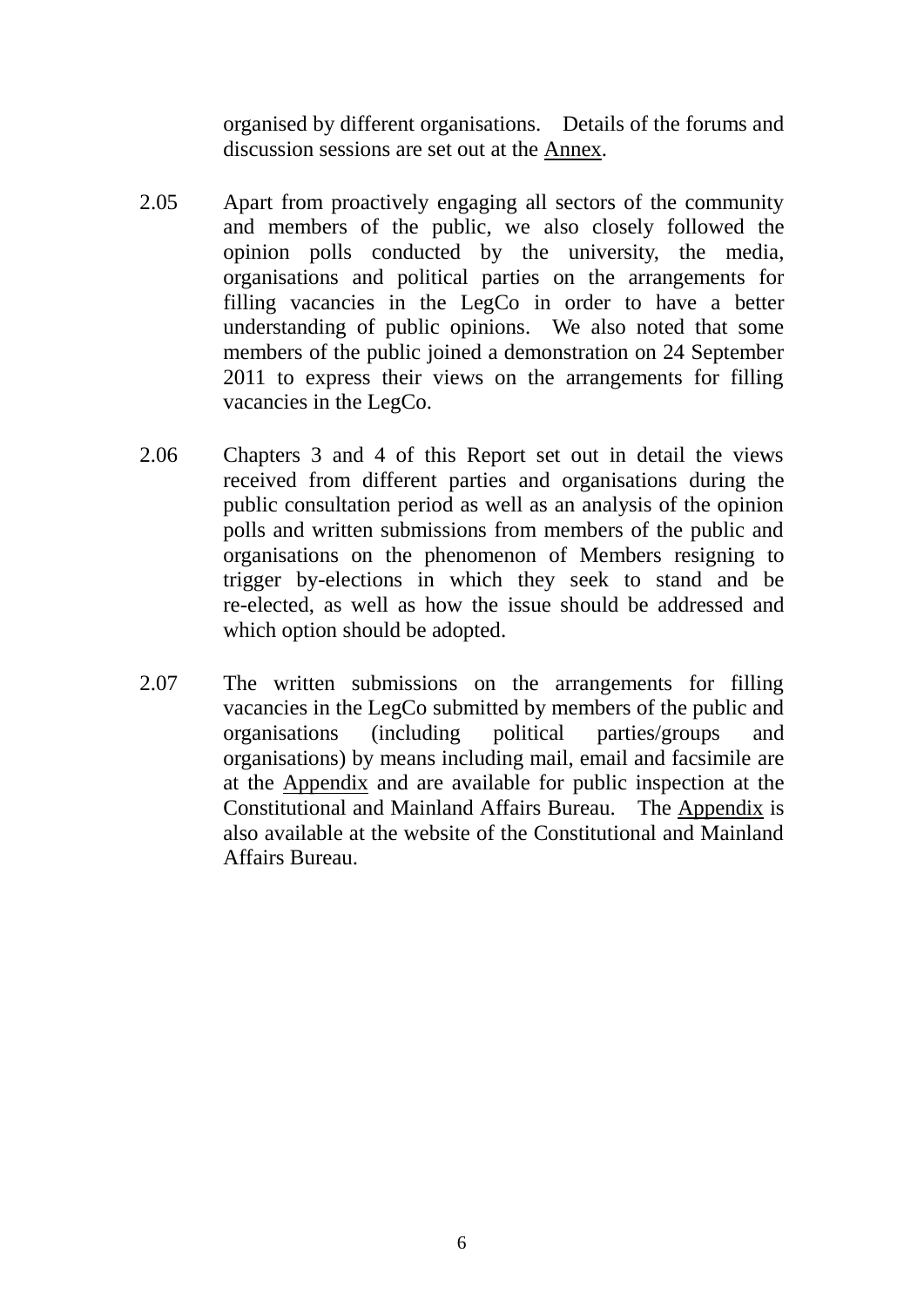## **Chapter Three: Opinions on how to address the issue of Members resigning to trigger by-elections in which they seek to stand and be re-elected**

- 3.01 In the Consultation Paper, we invited the public to express views on the following questions:
	- (a) whether the phenomenon of Members resigning at will, triggering by-elections in which they seek to stand and involving a considerable amount of public funds, is a loophole that needs to be plugged;
	- (b) if it is considered that the loophole should be plugged, of the following options identified in Chapter Four of the Consultation Paper, which one(s) would be preferred:
		- Consultation Paper, which one(s) would be preferred:<br>
		(i) Option 1: restricting resigning Members from participating in any by-election in the same term;
		- (ii) Option 2: a replacement mechanism using the same candidate list followed by a precedence list system as proposed by the Administration;
		- (iii) Option 3: a replacement mechanism which does not cover causal vacancies arising from death, serious illness or other involuntary circumstances;
		- (iv) Option 4: a replacement mechanism using the same candidate list, followed by leaving the seat vacant when the list is exhausted;
	- (c) if it is considered that the loophole need not be plugged, whether the status quo should be maintained i.e. no legislative amendment will be made, a by-election will be held if a Member resigns, the resigning Member can stand in the resulting by-election, and a considerable amount of public funds will be spent;
	- (d) whether it is necessary to address the issue that holding a by-election (which adopts the first-past-the-post system) to fill a mid-term vacancy in GCs and the future DC (second)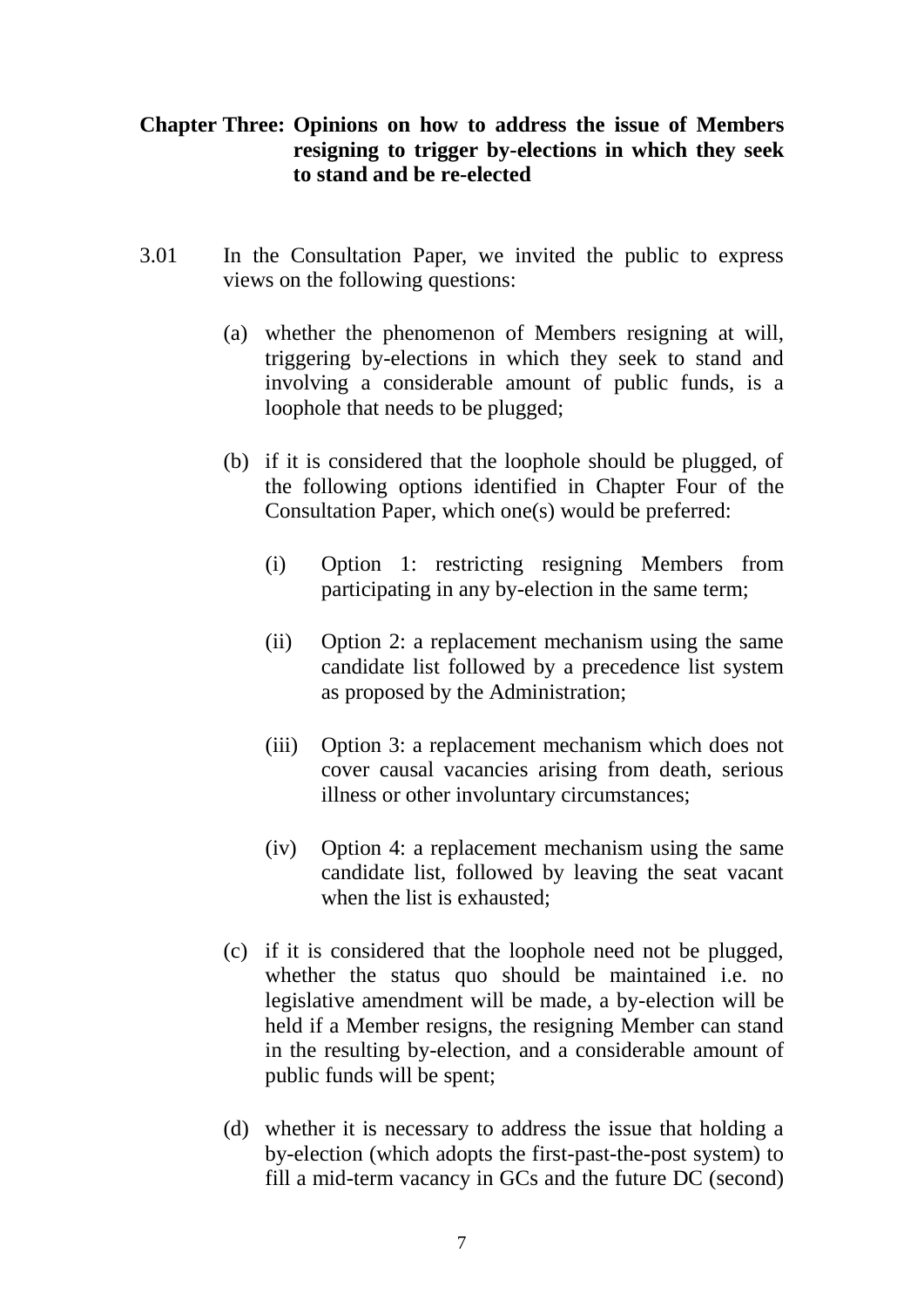FC (which adopt the list proportional representation system in general elections) may result in an unfair change in the proportion of seats allocated among political parties and groups in the previous general election; and if so, whether a replacement mechanism that is a fair and reasonable alternative to by-election can be considered; and

- (e) whether there are other feasible options to plug the loophole or other relevant suggestions.
- 3.02 political parties/groups and organisations, results of the opinion polls conducted by the university, the media, organisations and political parties, as well as the 31 120 written submissions received during the public consultation period on whether the phenomenon of Members resigning at will, triggering by-elections in which they seek to stand and involving a considerable amount of public funds, is a loophole that needs to to the **Appendix** (details in Paragraph 2.07). This chapter summaries the views expressed by different be plugged. As regards the written submissions, please refer

#### **Written submissions received from political parties/groups**

- 3.03 Some political parties/groups point out that the incident of Members resigning in 2010 in order to trigger by-elections in which they stood resulted in significant drain on public resources and adversely affected the operation of the LegCo. They had failed the expectations of the public on Members. There is a risk that the same situation could also happen in respect of the five new DC (second) FC seats created in the next term of the LegCo. The impact will be even greater.
- 3.04 the by-elections for the five GCs held in 2010 and the results of various opinion polls indicate that in general the public do not support Members resigning in order to trigger by-elections for the purpose of instigating a so-called "referendum". There is also a political party which takes issue with Members taking advantage of the electoral process under which they resigned at will to trigger unnecessary by-elections in five GCs for the purpose of instigating a so-called "referendum" in order to force the public to express their views on the issue of "Universal These political parties consider that the low voter turnout rate of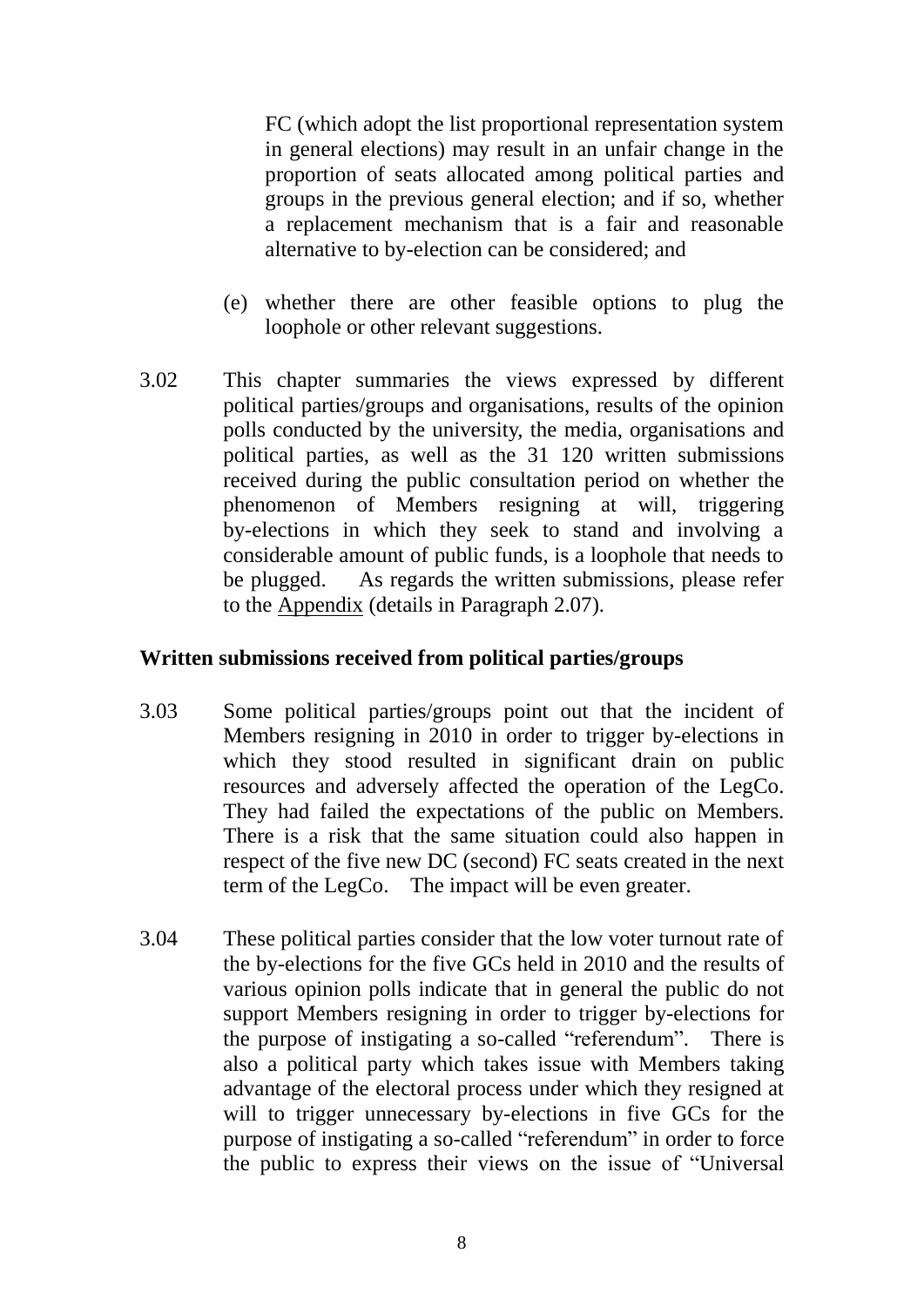Suffrage for Chief Executive Election and LegCo Election in 2012". The political party is of the view that from the perspectives of political science, democratic theory and public governance, any form of "referendum" will not be conducive to the constitutional development and social well-being of Hong Kong. As such, they support the Government plugging the loophole by way of legislation. According to the opinion poll conducted by a political party, of more than 1 600 people interviewed, 46.8% agree that the Government should put forth measures to plug the loophole so as to prevent the 2010 incident from recurring.

- 3.05 Some other political parties consider that having by-elections is a fundamental right of the Hong Kong people. The right is protected under the Basic Law and the International Covenant on Civil and Political Rights. The Government should not attempt to alter this arrangement without obtaining clear public support or mandate.
- 3.06 operating well and it is a well-recognised means for filling LegCo vacancies. Resources for holding by-elections has never been a problem. One should not conclude that public resources were wasted merely because of a low voter turnout 2000 and 2007. The voter turnout rate of these two elections stood at some 30% and 50% respectively. These political parties consider that the status quo should be maintained (i.e. to conduct by-elections when vacancies arise) as only then can the electorate's right to stand for election and right to vote be fully There are views that the existing by-election system has been rate. Since reunification, two LegCo by-elections were held in protected.

#### **Written submissions received from organisations**

3.07 of a democracy. Article 26 of the Basic Law provides that permanent residents of the Hong Kong Special Administrative Region ("HKSAR") shall have the right to vote and the right to stand for election in accordance with law. However, both electors and Members should maintain a solemn and serious attitude towards the right to vote and the right to stand for election. A Member resigning at will means that he declines to An organisation considers that the right to vote is the core value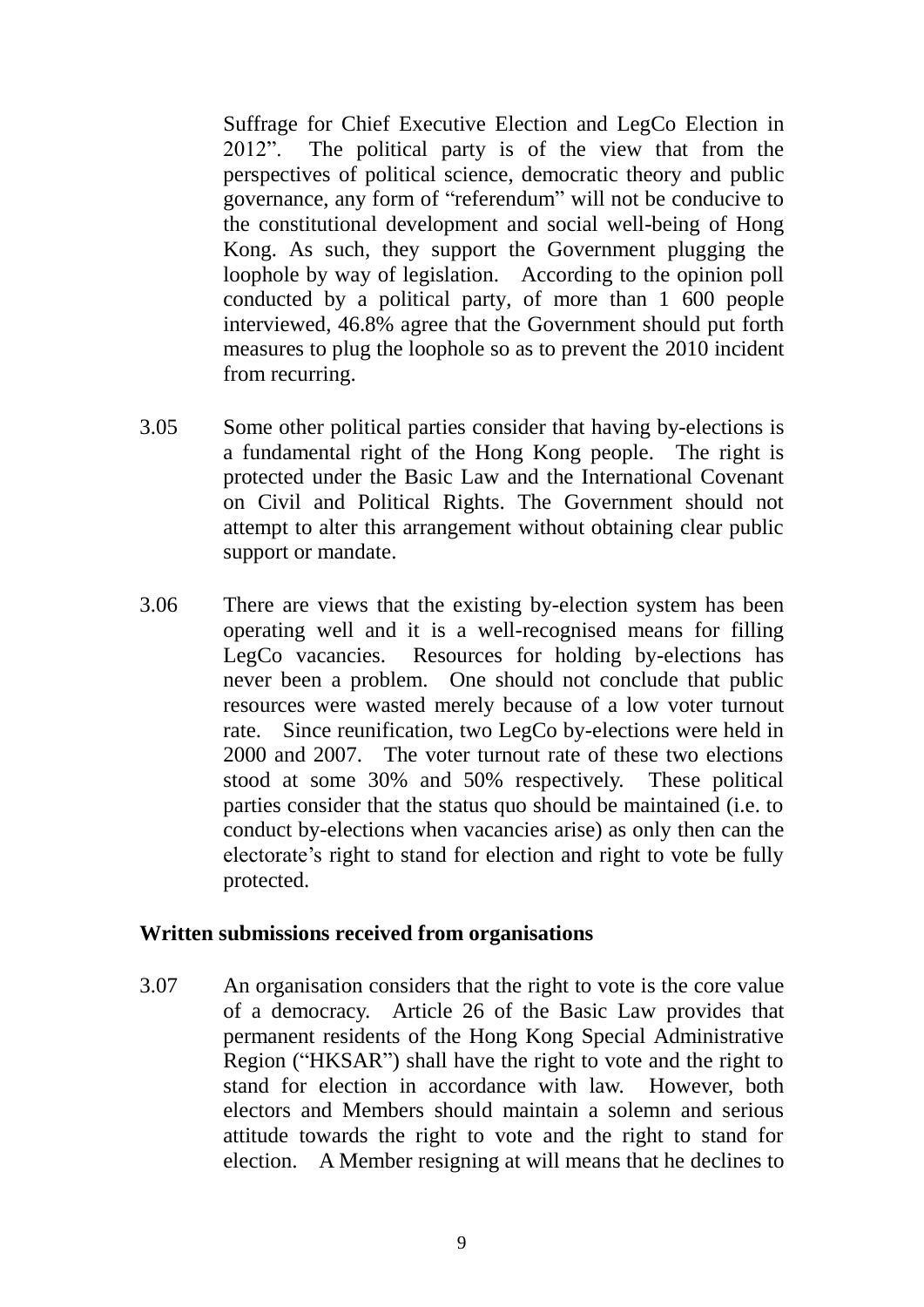fulfill his obligations as a Member and relinquishes his right to stand for election. This is an irresponsible act to the electors who vote in that term. As such, corresponding measures should be taken to prevent such conduct to avoid the adverse impact on the electoral system caused by Members resigning at will.

- 3.08 Some professional organisations do not consider that the phenomenon of Members resigning to trigger by-elections in which they seek to stand is a loophole. They take the view that by-election, instead of being a loophole that needs to be plugged, is a pre-existing civil right enjoyed by the Hong Kong people and a core value of the Hong Kong people. They are supportive of maintaining the status quo and continuing to hold by-elections which adopt the first-past-the-post system.
- 3.09 of Architects, the Hong Kong Institute of Landscape Architects and the Hong Kong Institute of Planners to their members maintaining the status quo. According to the questionnaire survey conducted by the Hong Kong Institute of Surveyors, over 50% of the respondents consider that the loophole needs to be plugged and close to 50% is in favour of Option 1. The questionnaire survey of the Hong Kong Medical Association shows that 44% of the respondents support maintaining the status quo and 42.5% support Option 1. The questionnaire surveys sent out by the Hong Kong Institute indicate that the majority of the respondents are supportive of

## **Opinion polls**

 3.10 The results of the opinions polls conducted by the university, the media, organisations and political parties to gauge the views of the public on the arrangements for filling vacancies in the LegCo during the public consultation period indicate that in general over or close to 50% of the respondents consider that the Government needs to plug the loophole by way of legislative amendments.

## *The Public Opinion Programme at the University of Hong Kong*

 $3.11$  Programme at the University of Hong Kong jointly organised a Radio Television Hong Kong ("RTHK") and the Public Opinion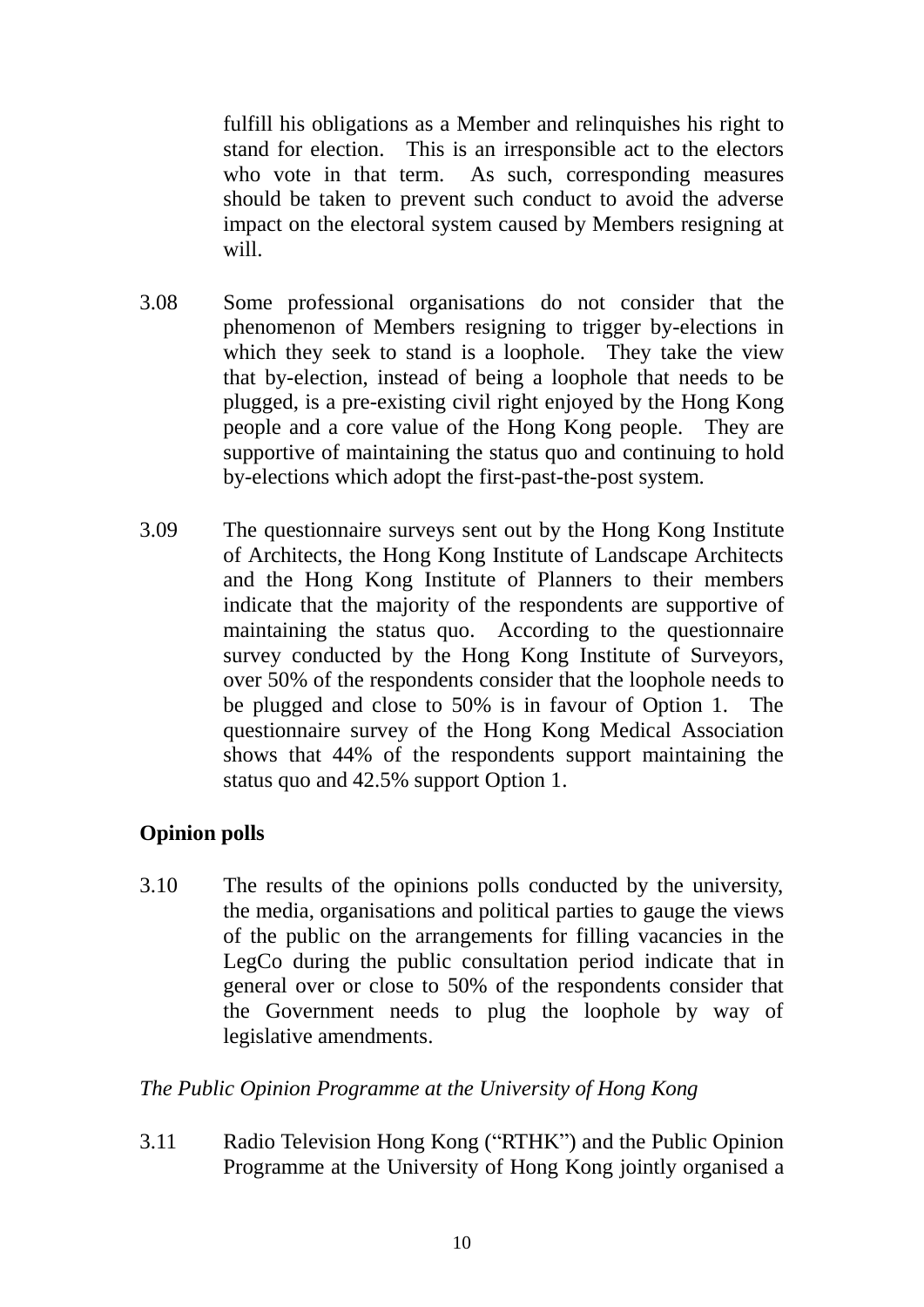research project, the "Hong Kong Deliberative Forum". Under the project, the public was encouraged to debate and think about the arrangements for filling LegCo vacancies at a debate session so that they would have an opportunity to look closely at the details and the arguments of the arrangements. The Public Opinion Programme at the University of Hong Kong interviewed between late August and early September 2011 about 1 000 people of which 57% consider that the Government should change the arrangements for filling vacancies by way of legislative amendments, 31% consider that the status quo should be maintained, and the remaining 12% answer "I don't have any view" or "I don't know". This is the first round of the poll. The second and third rounds of the poll where there were only 85 respondents were conducted before and after the conduct of the "Hong Kong Deliberative Forum" on RTHK. The results of the second and the third rounds of the poll indicate that before the start of the Forum, 49% of the respondents support legislative amendments and 48% are in favour of maintaining the status quo. After the Forum, 43% of the respondents support legislative amendments and 55% prefer maintaining the status quo.

#### *Hong Kong Research Association*

 3.12 The Hong Kong Research Association conducted three rounds of poll in late July, early September and late September 2011. In each round, over 1 000 people were interviewed. In the late Government should introduce legislative amendments to plug the loophole so as to stop Members from resigning at will to who support the idea of plugging the loophole in the said round of poll is slightly higher than those found in the first two rounds held in late July (61%) and early September (63%) respectively. respondents who are against the idea of plugging the loophole by way of legislative amendments is 27%, lower than those September poll, 64% of the respondents consider that the instigate by-elections. The percentage share of respondents In the late September round of the poll, the percentage share of found in late July (33%) and early September (32%).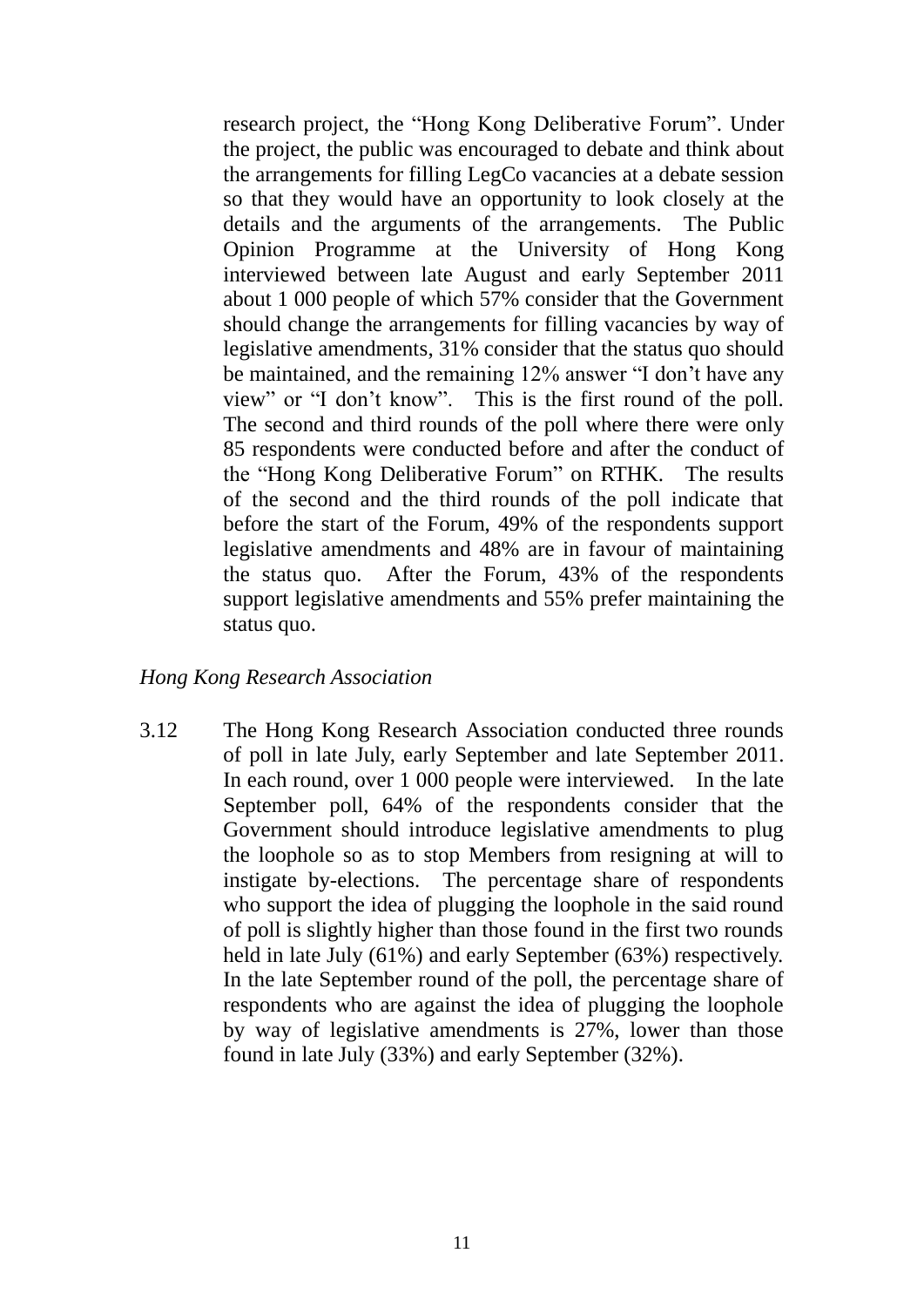### *Kowloon Federation of Associations*

3.13 between late July and early August 2011. Of the 1 161 people interviewed, 61% consider that it is necessary for the Government to plug the loophole by legislating against resignations of LegCo Members which aim at triggering by-elections in which the resigning Members seek to stand, while 30% do not think that this is necessary. The Kowloon Federation of Associations conducted a poll

## *The New Territories Association of Societies*

3.14 in mid-July 2011. Of the 1 075 people interviewed, 51% indicate strong support or support for the Government to introduce legislative amendments to plug the loophole so as to stop Members from resigning at will to instigate by-elections, while 41% are against or strongly against this. The New Territories Association of Societies conducted a poll

## *The Liberal Party*

 3.15 The Liberal Party conducted a poll between 29 June and 3 July 2011 to gauge the views of the public on "the replacement mechanism for filling vacancies in the LegCo". The results reveal that of the 1 646 respondents aged 18 or above, nearly half of them (46.8%) "support" the Government to devise measures to plug the loophole and prevent the incident in which five Members resigned, stood in by-elections and instigated a so-called "referendum" in 2010 from recurring.

## *The Civic Party*

- 3.16 The Civic Party conducted a telephone poll before the end of the consultation period to gauge the views of the public on the replacement mechanism. A total of 2 606 people responded to the poll. The results include:
	- (a) 60% of the respondents consider that the Government should ensure that all options are legal and constitutional before putting them up for public consultation;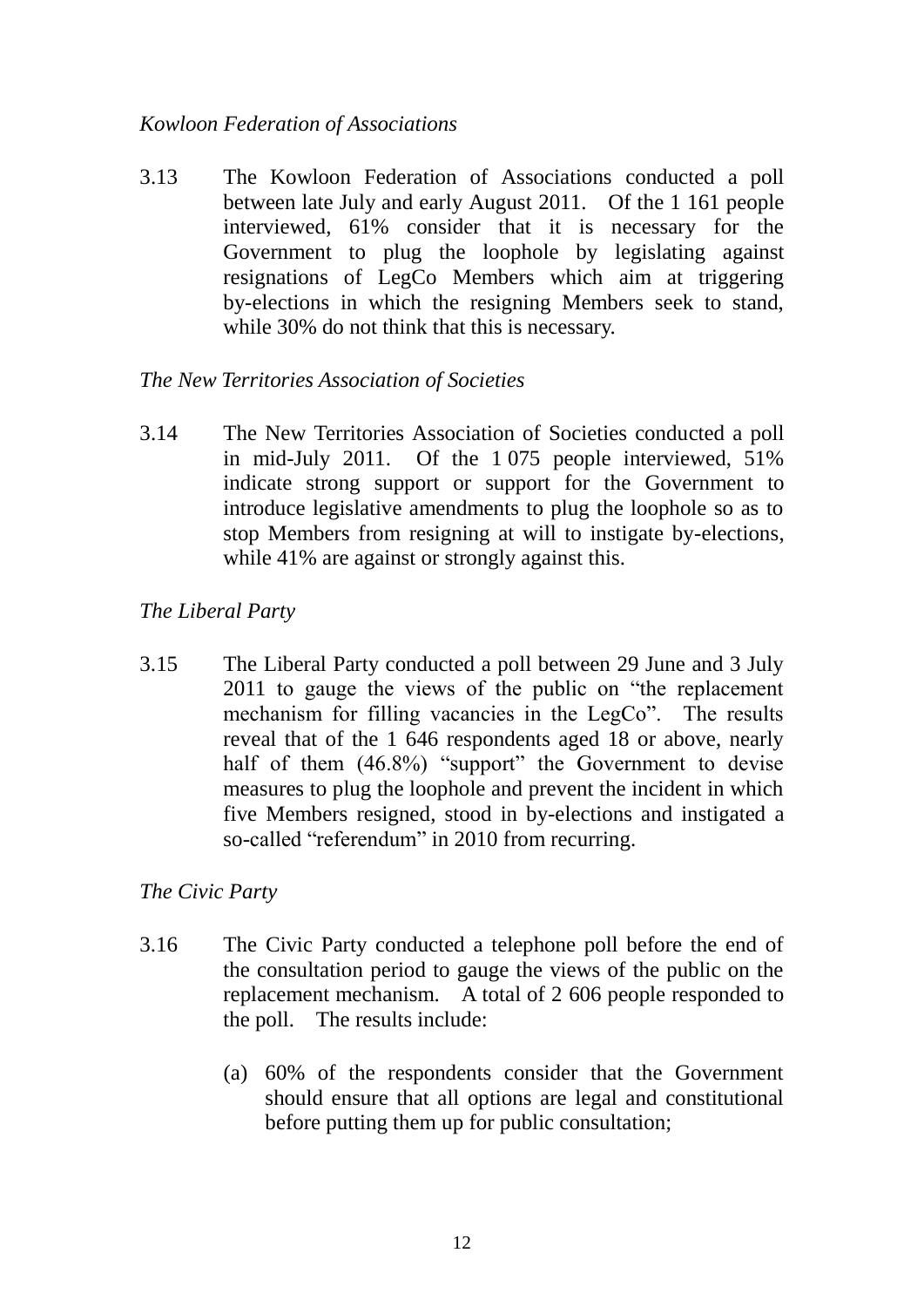- (b) close to 50% of the respondents agree that the current by-election system should be kept unchanged and be introduced as Option 5 in the Consultation Paper; and
- arrangements for filling vacancies in the LegCo put forward by the Government aims to abrogate the right to (c) while 40% of the respondents believe that the proposed vote of the people, 26% disagree.

## **Written submissions received from members of the public and organisations**

- 3.17 The Administration has received 31 120 written submissions. The majority of these submissions (around 70%) consider that the phenomenon of Members resigning at will, triggering by-elections in which they seek to stand and involving a considerable amount of public funds, is a loophole that needs to be plugged. The primary reasons for supporting plugging the loophole are:
	- of public money involved in holding the 2010 by-elections to fill the five vacancies was around \$126 million. The resources could have been deployed for other more (a) the by-elections incurred huge expenditure. The amount productive purposes;
	- (b) it is an abuse of process for the Members to resign at will in order to trigger and stand in by-elections;
	- (c) they are discontent with Members who resigned and stood in the by-elections. Some consider that Members should discharge their duties in the LegCo and resignation at will shows disrespect to their electors and is irresponsible conduct; and
	- (d) some consider that Members resigning at will would have an impact on the operation of the LegCo because between a Member's resignation and the by-election, the LegCo will be deprived of the service of a Member and the constituents will be deprived of the service of the Member as their representative for the relevant period.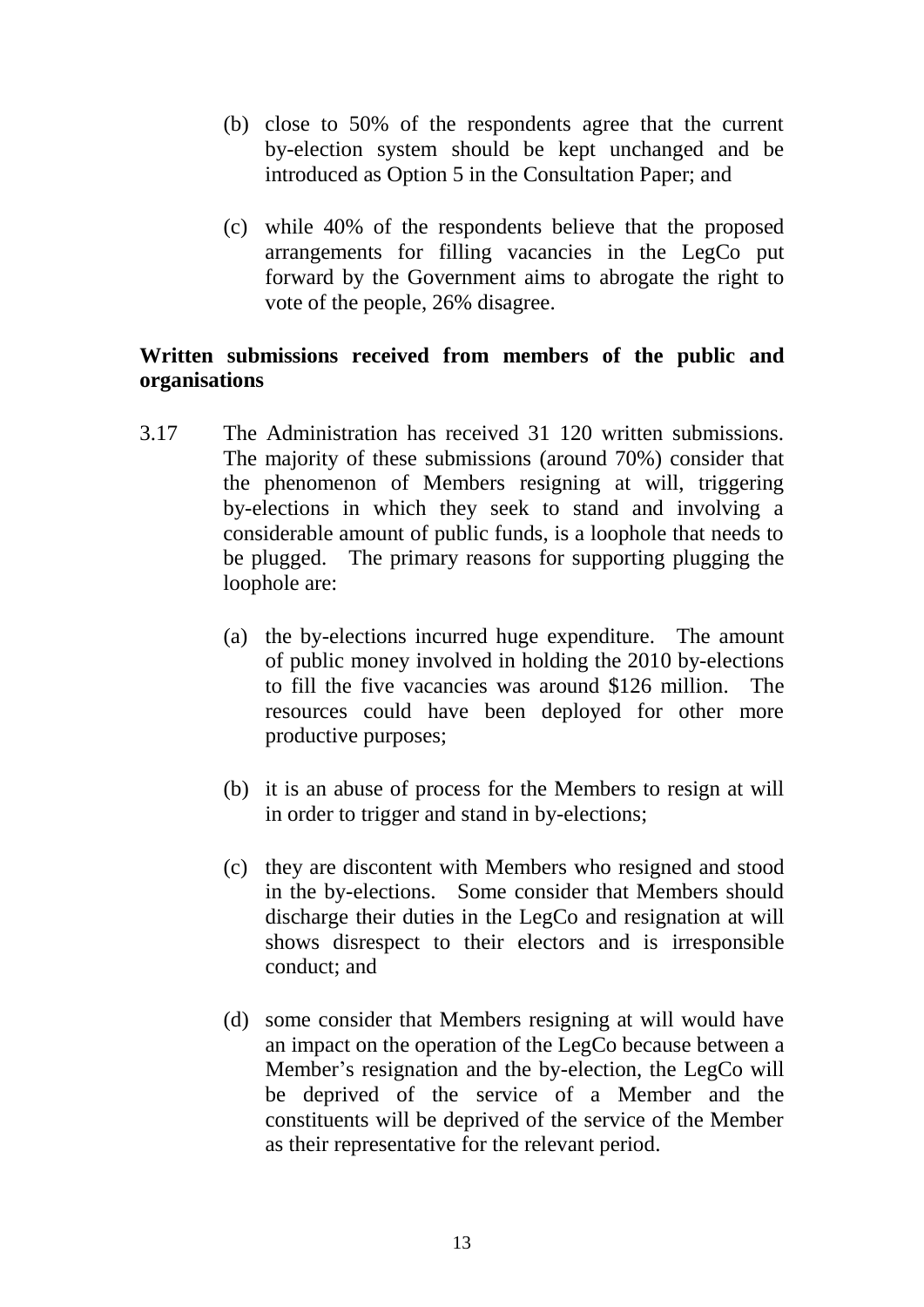- 3.18 express the view that the phenomenon of Members resigning at will, triggering by-elections in which they seek to stand, is not a loophole that needs to be plugged. The main reasons are as follows: A considerable number of submissions (around 30%), however,
	- follows:<br>(a) voting or standing in a by-election is a right;
	- (b) there is no problem whatsoever with the existing system and no change is, therefore, required;
	- (c) if the electors are not supportive of Members' resignations and their intention to stand and seek re-election, the electors will not vote for the Members as a result;
	- (d) resignation followed by standing in the ensuing by-election is a way for Members to express their views; and
	- (e) any "replacement mechanisms" are contrary to the Basic Law.

#### **Summary**

 3.19 The written submissions received and the results of the opinion polls reveal that in general the community is more supportive of the Administration's proposal to plug the loophole by way of legislative amendments. However, some organisations and individuals hold different views.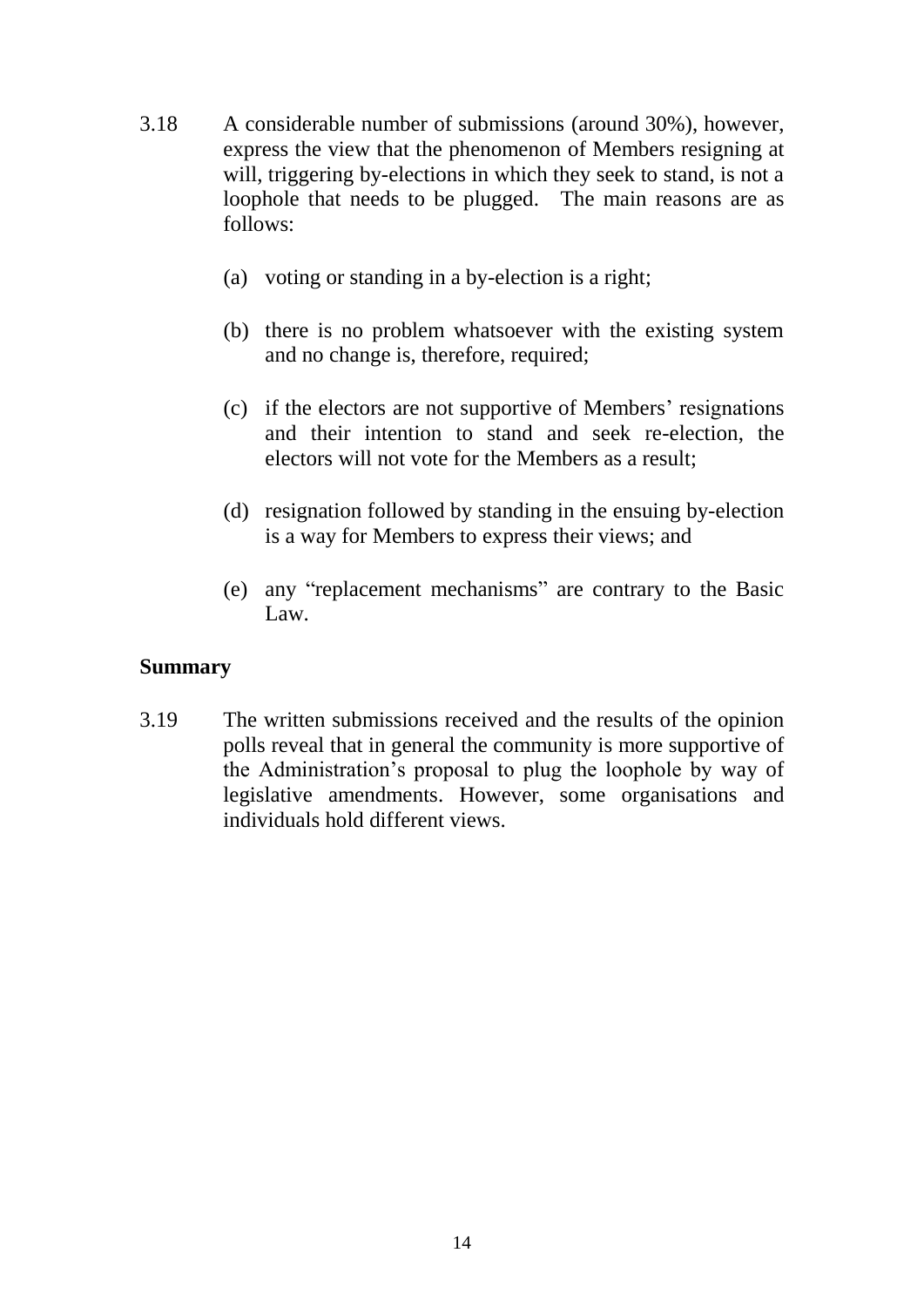## **Chapter Four: Opinions on the options to fill a casual vacancy arising mid-term in the Legislative Council geographical constituencies and District Council (second) functional constituency**

 $4.01$  different sectors of the community on the Options to plug the loophole elaborated in the Consultation Paper. As regards the written submissions, please refer to the Appendix (details in Paragraph 2.07). This Chapter sets out a summary of the views received from

## **Written submissions by political parties/groups and organisations**

 *Option 1: restricting resigning Members from participating in any by-elections in the same term* 

- 4.02 Some political parties/groups are of the view that more members of the public support Option 1. Option 1 retains the by-election system, under which members of the public can continue to stand for election and cast their votes. Their rights are protected and the mechanism is simple and straightforward.
- 4.03 Some political parties consider that the Administration has not examined whether Option 1 is consistent with the right to stand for election which is protected under the Basic Law. An attempt to restrict resigning Members from taking part in by-elections held within the same term may constitute discrimination and contravene Article 2 of the International Bill of Rights. Therefore the right to stand for election should not be denied on the basis of political views. A political party considers that prohibiting resigning Members from standing in elections is susceptible to legal challenge. Furthermore, this arrangement cannot totally plug the loophole because other members of the same political party of the resigning Member or people who share their political views can still stand in the by-election. That could also have the effect of instigating a "referendum". So Option 1 is the least effective option in plugging the loophole. In addition, to fill a vacancy by way of a by-election also runs contrary to the spirit of proportional representation.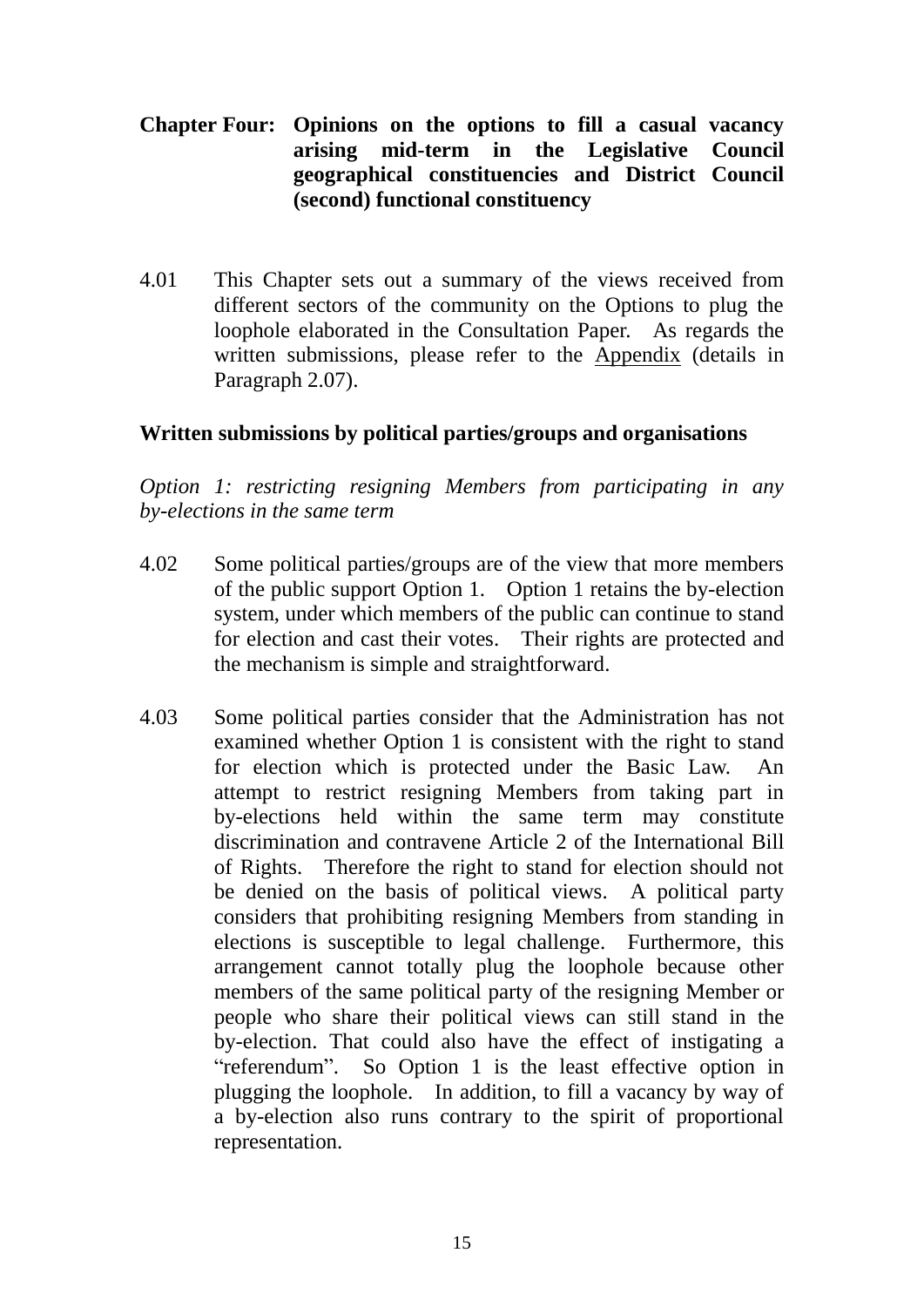4.04 The results of the questionnaire survey conducted by the Hong Kong Institute of Architects indicate that 34.5% of the respondents support Option 1, which is second only to 49.6% of the respondents who support maintaining the status quo. The respective percentage of support for Options 2, 3 and 4 is less than 6%. The results of the questionnaire survey conducted by the Hong Kong Institute of Landscape Architects indicate that 14% of the respondents support Option 1, 86% of the respondents support maintaining the status quo, while none of the respondents support the other Options. The results of the questionnaire survey conducted by the Hong Kong Institute of Planners indicate that 22% of the respondents support Option 1, 71% support maintaining the status quo, and other Options receive only a small percentage of support. The results of the questionnaire survey conducted by the Hong Kong Institute of Surveyors indicate that more than 50% of the respondents the respondents support Option 1, about 4% support Option 2, about 10% support Option 3, and about 7% support Option 4. The results of the questionnaire survey conducted by the Hong Kong Medical Association indicate that 42.5% of the respondents support Option 1, which is second only to 44% of the respondents who support maintaining the status quo. The respective percentage of support for Options 2, 3 and 4 is 5.8%, 6.3% and 4.3%. consider that there is a need to plug the loophole, close to 50% of

#### *Option 2: a replacement mechanism using the same candidate list followed by a precedence list system*

4.05 is the most effective one in plugging the loophole. Filling a vacancy by a candidate from the same list as that of the resigning Member is in line with the spirit of proportional representation. The Option also provides individuals with political aspirations with an opportunity to become LegCo Members and helps political parties nurture political talents, which is beneficial to the long-term development of party politics. In reality, the likelihood that a vacancy would be filled by a candidate from the list with the largest remainder votes is extremely low and the worry that the will of the electorate would be distorted is not A political party which supports Option 2 argues that the Option warranted.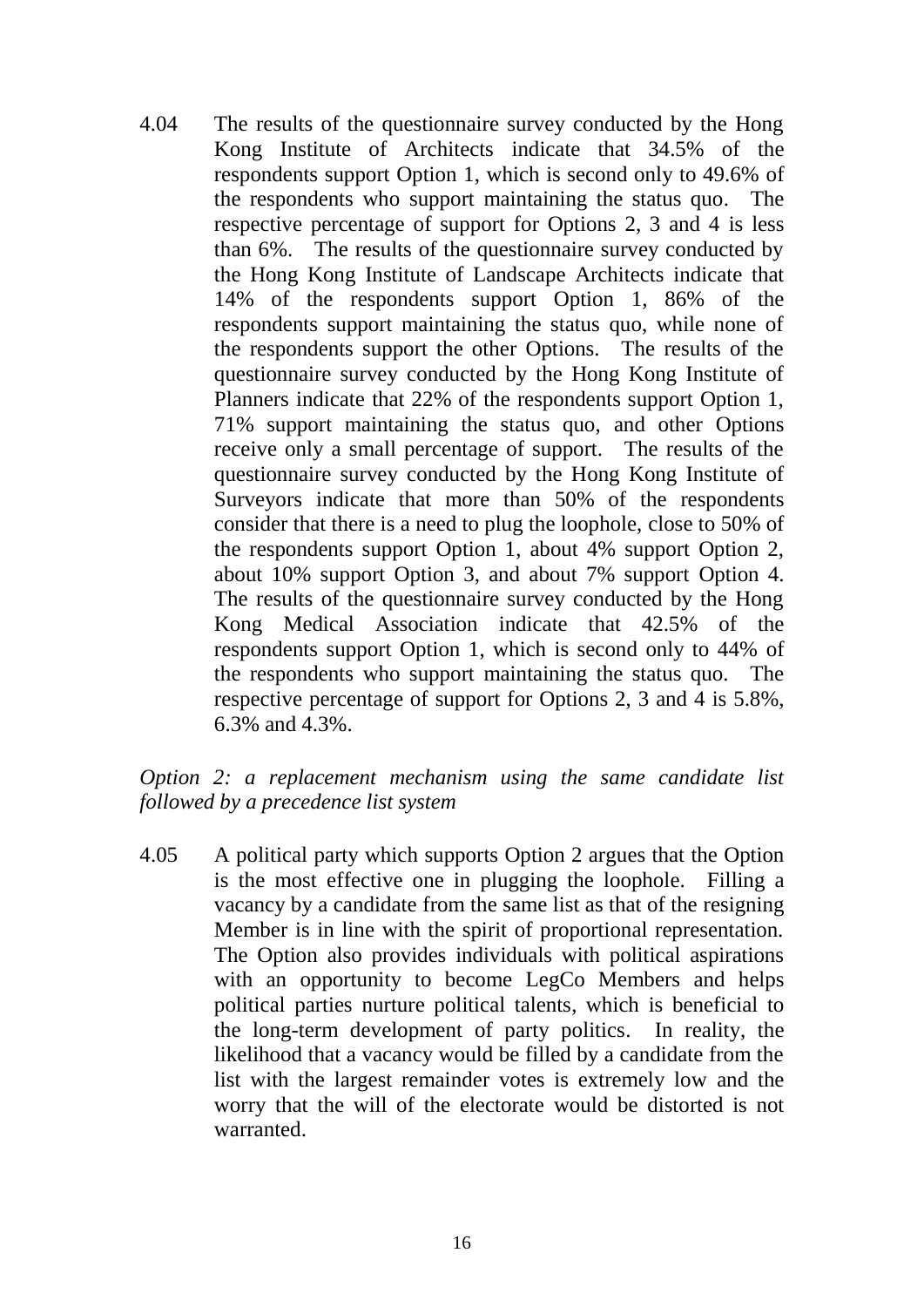- 4.06 Some political parties/groups object to Option 2. According to Option 2, a vacancy will first be filled by a candidate on the same list as that of the resigning Member. When there is no more candidate on the same list who is eligible and willing to fill the vacancy, the vacancy will be filled by reference to the precedence list. If the vacancy still cannot be filled, a by-election will be held. Under this Option, a by-election will be held only after the replacement lists are exhausted. Therefore, the chance to hold a by-election will be very slim. As some political parties/groups consider that having by-elections is a right, the reduction in the number of by-elections will deprive electors of their right to stand for election and their right to vote. Under this Option, there is also a possibility that a vacancy will be filled by a candidate from another list which means that the candidate on the list which received a mandate from the electors will be replaced by a therefore will be distorted. candidate from another list of candidates. The mandate
- 4.07 There are also views that it may still cause a problem even if a vacancy is to be filled by a candidate from the same list. There will be a time gap between the LegCo general election and a by-election. As there are constant changes in the social and political situations, the views of the electors may change accordingly and so may their support for different political forces. If Option 2 is to be implemented to decide who will fill the vacancy, electors will not be able to elect their representative according to their latest preferences. Moreover, the political view of the candidate who fills the vacancy according to the replacement mechanism may have changed or he may have joined another political party. As a result, Option 2 will go against the will of the electors who voted for the list. Option 2 may also lead to a situation where no candidate will stand for election using a single-candidate list. This is in contravention of Article 25 of the International Covenant on Civil and Political Rights which provides that the right and opportunity of an elector should not be subject to unreasonable restrictions.
- 4.08 Some political parties/groups consider that Option 2 still retains elements that have been objected to by the public and challenged by the Hong Kong Bar Association as unconstitutional. The elements of Option 2 have been questioned as contravening the Basic Law and depriving the citizens' right to vote and the right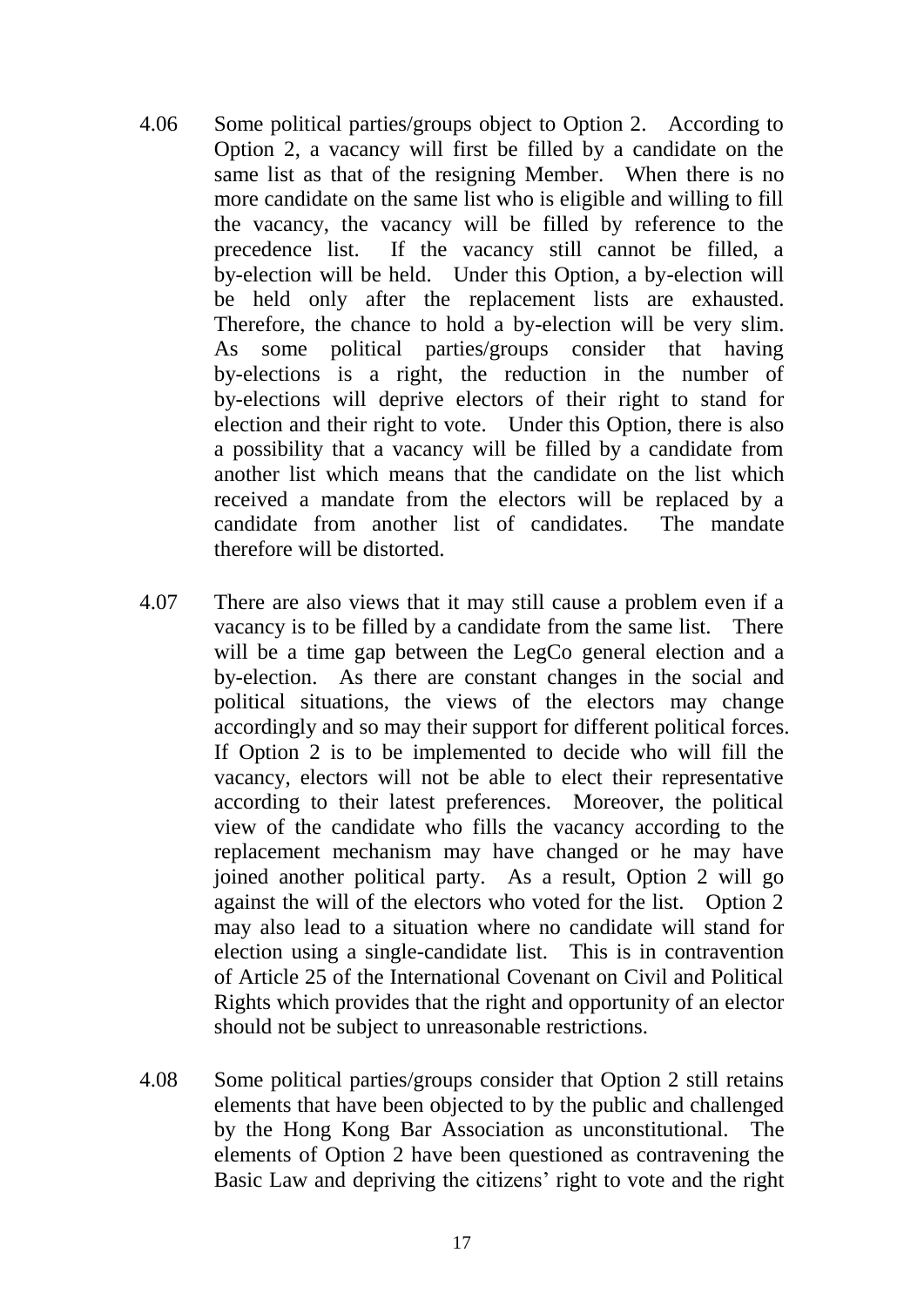to stand for election. There are views that Option 2 involves the filling of a vacancy by a candidate of another list with the largest remainder votes. This distorts the original choice of the electors artificially and is against the original intent of "election" in the Basic Law.

- 4.09 2 might lead to the undesirable consequence of a mismatch between the results of a vacancy being filled by the replacement mechanism and the results of the initial election conducted under the proportional representation system. Moreover, these political parties consider that the Administration agrees that some unreasonable or "absurd" situation could not be ruled out, such as a vacancy being filled by a candidate from a list with a low number of votes. Some political parties consider that the implementation of Option
- 4.10 The results of the questionnaire surveys, conducted by some professional organisations on Option 2 and other Options, could be found in Paragraph 4.04.

 *Option 3: a replacement mechanism which does not cover causal*  vacancies arising from death, serious illness or other involuntary *circumstances* 

- 4.11 mainly because vacancies arising from voluntary resignation should be treated differently from those arising from death, serious illness and other involuntary circumstances. The latter should continue to be filled by by-elections, but the former should be filled by a specific replacement mechanism. A political party opines that Option 3 is an appropriate option
- 4.12 Some other political parties consider that Option 3 preserves the right of the public to stand and to vote in a by-election when the vacancy arises under involuntary circumstances while at the same time addresses the mischief of Members resigning unnecessarily to triggers by-elections. However, it is difficult to come up with a legally precise definition for involuntary circumstances and there might be some difficulties implementing the Option. vacancies by holding by-elections, which is inconsistent with the spirit of the proportional representation system. Besides, the Administration has not examined whether Option 3 is consistent Similar to Option 1, Option 3 proposes to fill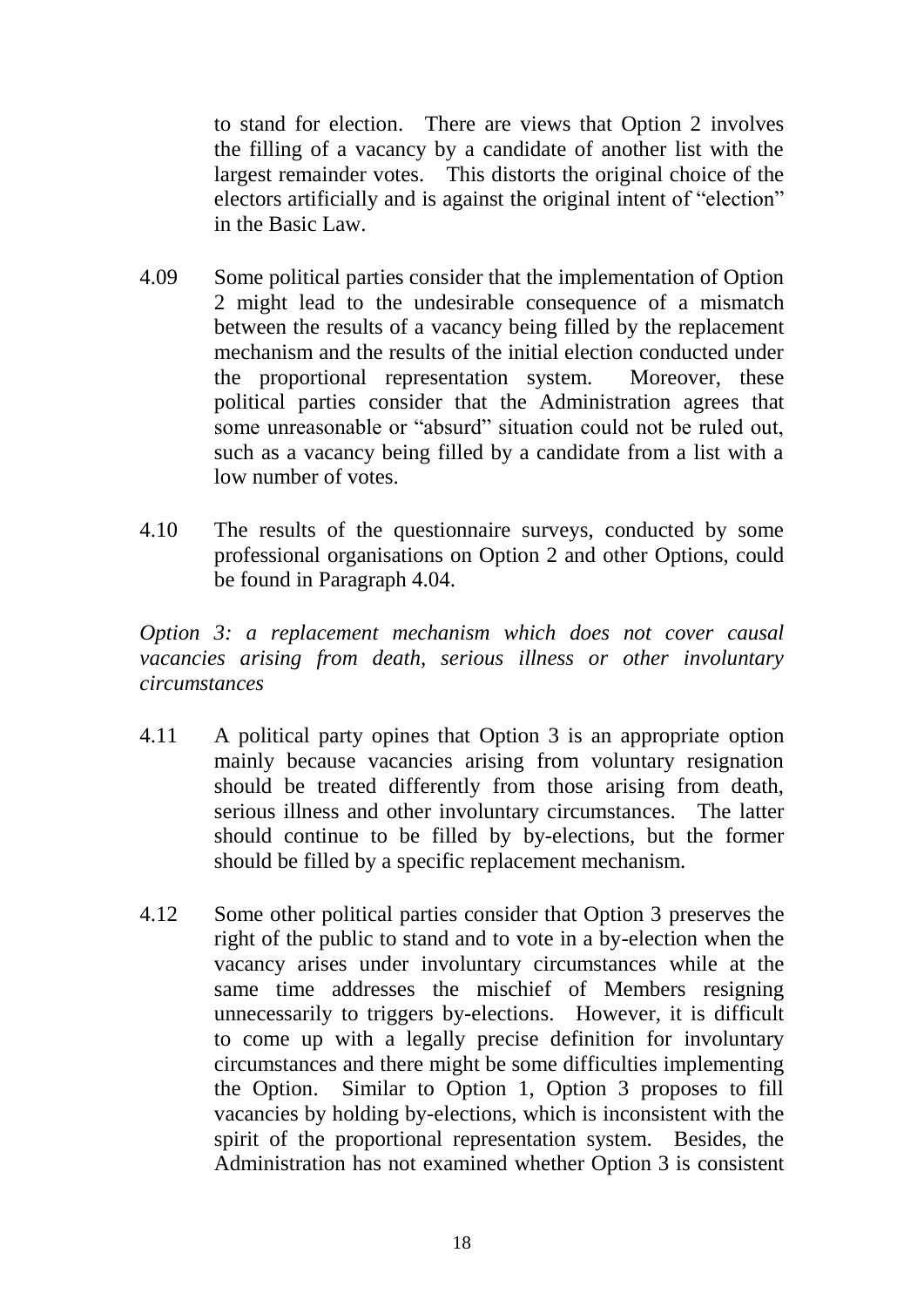with the provisions of the Basic Law and whether the public would be deprived of the right to vote and the right to stand for election. Option 3 basically employs the same mechanism as Option 2. Although Option 3 does not cover the situations where vacancies arising from death, serious illness or other involuntary circumstances, it does involve the filling of a vacancy by a candidate on a list with the largest remainder votes. Hence, similar to Option 2, it still runs contrary to the original intent of the notion of "election" in the Basic Law.

 4.13 The results of the questionnaire surveys, conducted by some professional organisations on Option 3 and other Options, could be found in Paragraph 4.04.

 *Option 4: a replacement mechanism using the same candidate list followed by leaving the seat vacant when the list is exhausted* 

- 4.14 A political party considers that Option 4 fully lives up to the spirit of the proportional representation system, as leaving a seat vacant can better reflect the will of the electorate than filling the vacancy by a candidate with the largest remainder votes proposed under Option 2. Option 4 favours the development of party politics as it fills a vacancy by a candidate from the same list. The political party believes that the likelihood of leaving a seat vacant is extremely low because those resigning to instigate a "referendum" would absolutely have no wish to lose their seats. Therefore, Members would not lightly resign under Option 4.
- 4.15 leave a seat vacant under Option 4 clearly contravenes the requirement on the number of seats in the LegCo under the Basic Law. Leaving a seat vacant will adversely affect the operation of the LegCo and the will of the electorate could not be reflected. A political party considers that Option 4 is inadequate because vacancies arising from voluntary resignation and those arising from other involuntary circumstances are not treated differently. Some political parties/groups consider that as the Administration has not examined in detail whether Option 4 is constitutional, there is no need for the public to discuss the feasibility of Option On the other hand, a political party argues that the proposal to 4.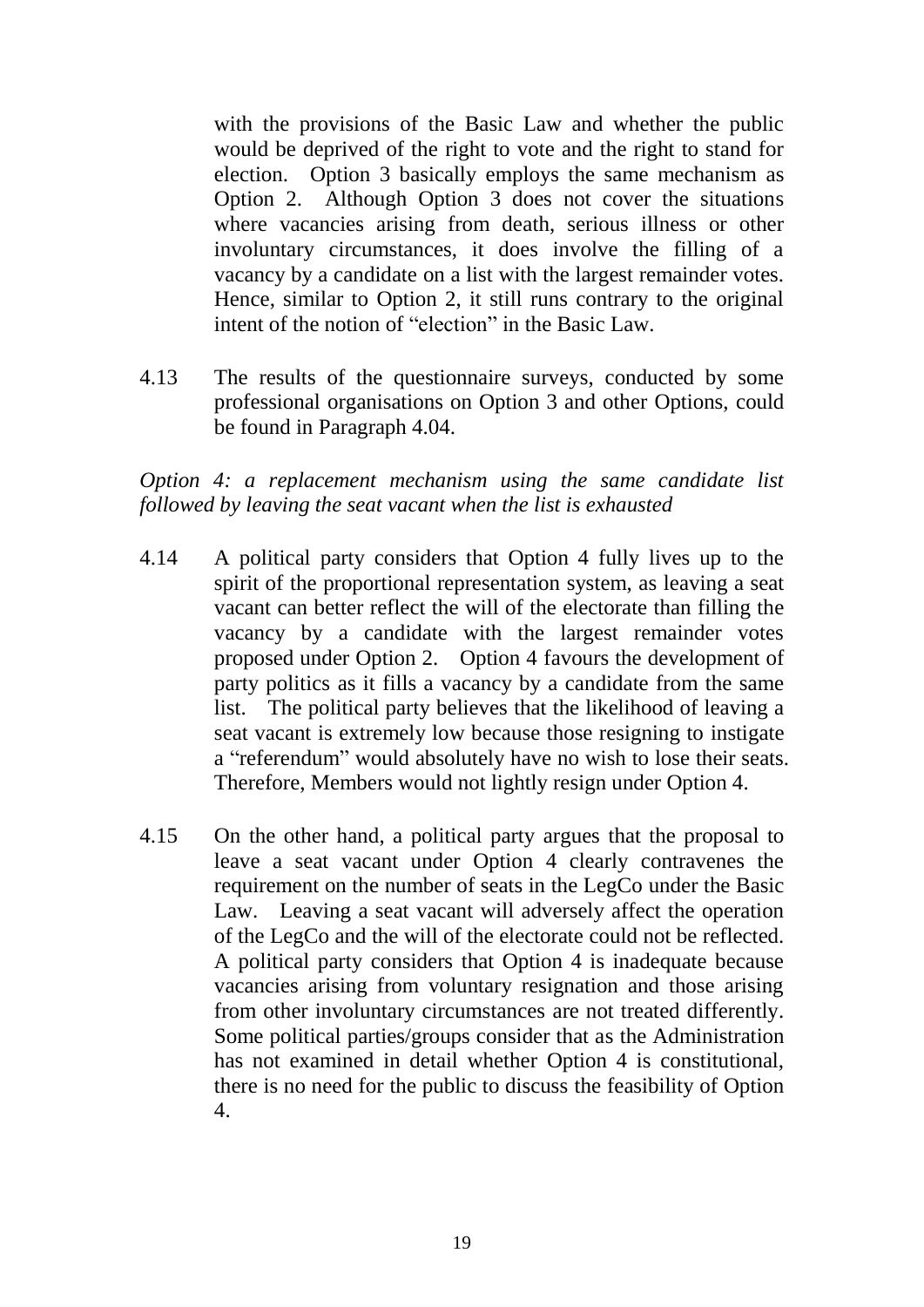4.16 The results of the questionnaire surveys, conducted by some professional organisations on Option 4 and other Options, could be found in Paragraph 4.04.

#### *Summary*

4.17 status quo should be maintained object to the four Options set out in the Consultation Paper. For the political parties which comments on the Options proposed, with one party putting forward a new proposal as an alternative to the Options (e.g. a new option combining Options 3 and 4). Noting that the community has differences over the Options put forward by the Administration, one of the political parties hopes that the final proposal will be consistent with the Basic Law and the relevant In conclusion, all those political parties which consider that the believe that the loophole should be plugged, they offer their legislative provisions.

## **Opinion polls**

4.18 4.18 Opinion poll results indicate that the four Options have different levels of support.

## *Hong Kong Research Association*

 4.19 The results from the polls conducted in early and late September express strong support and support to Option 1 is 55%. Those who express strong support and support to Option 3 account for 56% (early September) and 59% (late September) of the respondents respectively. As both Options 2 and 4 involve a replacement mechanism using the same candidate list, the polls also seek to gauge the views of the respondents with respect to the different proposals under the same candidate list arrangement. 59% (early September) and 61% (late September) of the respondents indicate strong support or support to a replacement mechanism using the same candidate list, while 18% (early September) and 19% (late September) indicate a neutral stance. that in case that a vacancy cannot be filled by a candidate from the same list, the candidate who has not been elected with the indicate that the respective percentage of respondents who In the late September round of poll, 54% of the "strongly support", "support" and "neutral" subsets of the sample consider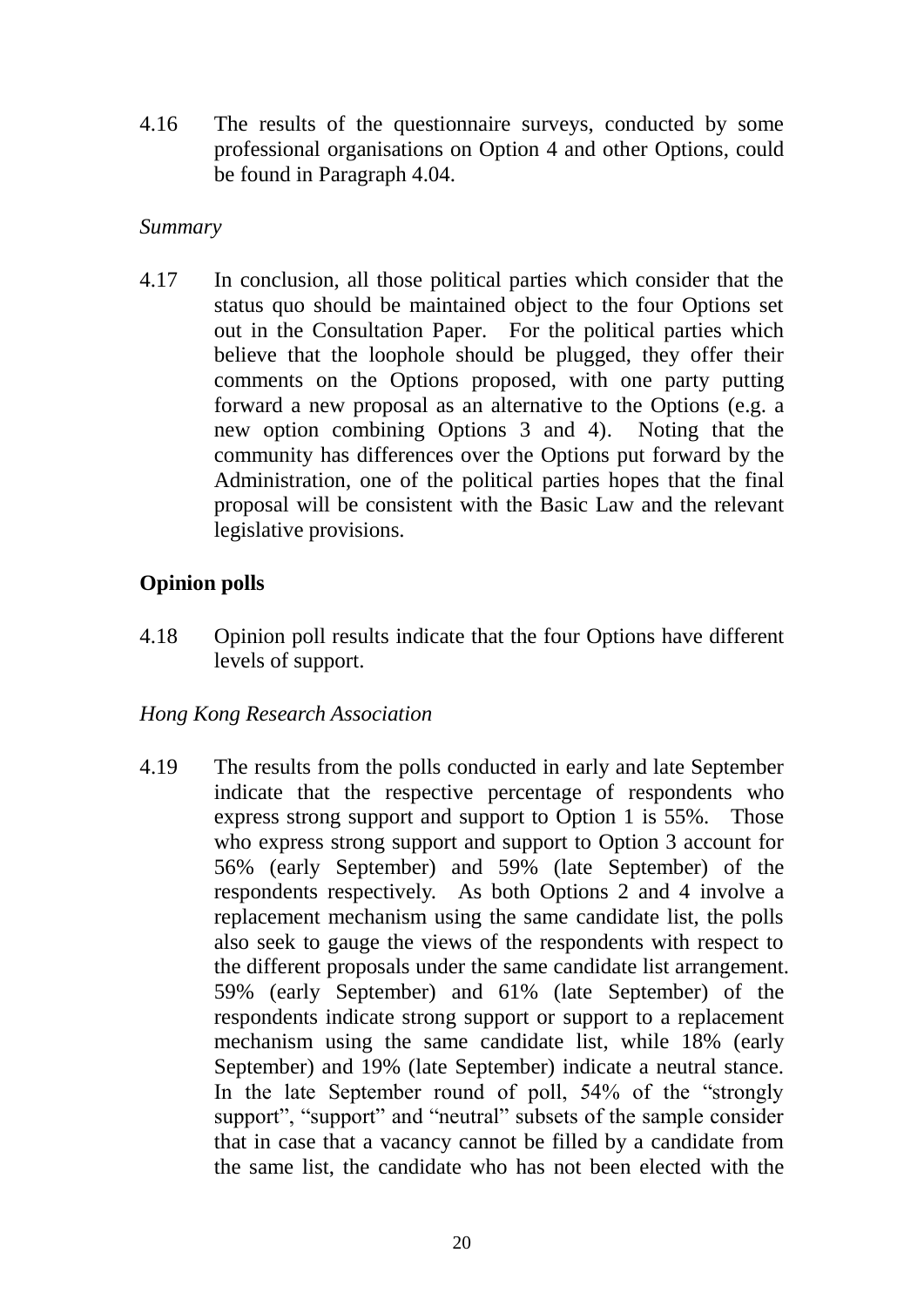highest number of votes in the previous election should fill the vacancy. 28% consider that the vacancy should be filled by way of a by-election and 16% consider that the seat should be left vacant (i.e. Option 4 of the Consultation Paper).

#### *The Kowloon Federation of Associations*

4.20 Over half of the respondents welcome the four Options set out in the Consultation Paper, but there is no option that receives a majority support (16.4% of the respondents support Option 1, 18.9% support Option 2, 4.3% support Option 3 and 11.5% support Option 4).

#### *The New Territories Association of Societies*

4 2 1 appropriate option to plug the loophole of the existing LegCo by-election system, 78% of the respondents support the conduct of by-elections, but resigning Members should be restricted from standing in the subsequent by-elections or any In responding to the question of which Option is the most by-elections within the same legislative term.

## *The Liberal Party*

4.22 The results of the poll conducted by the Liberal Party indicate that 46.3% of the respondents support the Administration's revised proposal (i.e. Option 2) and 42.7% are against the proposal. The main reasons for the respondents who object to the proposal, in the order of percentage share, are deprivation of the right to vote (58.4%); lack of consultation for the proposed arrangements introduced by the Administration (18.2%); that the Administration's proposed arrangements have many loopholes (13.2%) and that the existing by-election system should not be changed (7.4%). Finally, 62.8% of the respondents consider that the proposed replacement mechanism should only be used under the situation of voluntary resignation and vacancies arising from involuntary situations such as death, serious illness or relief of duties due to commission of serious offences should be filled by holding by-elections. 24.8% of the respondents do not support this.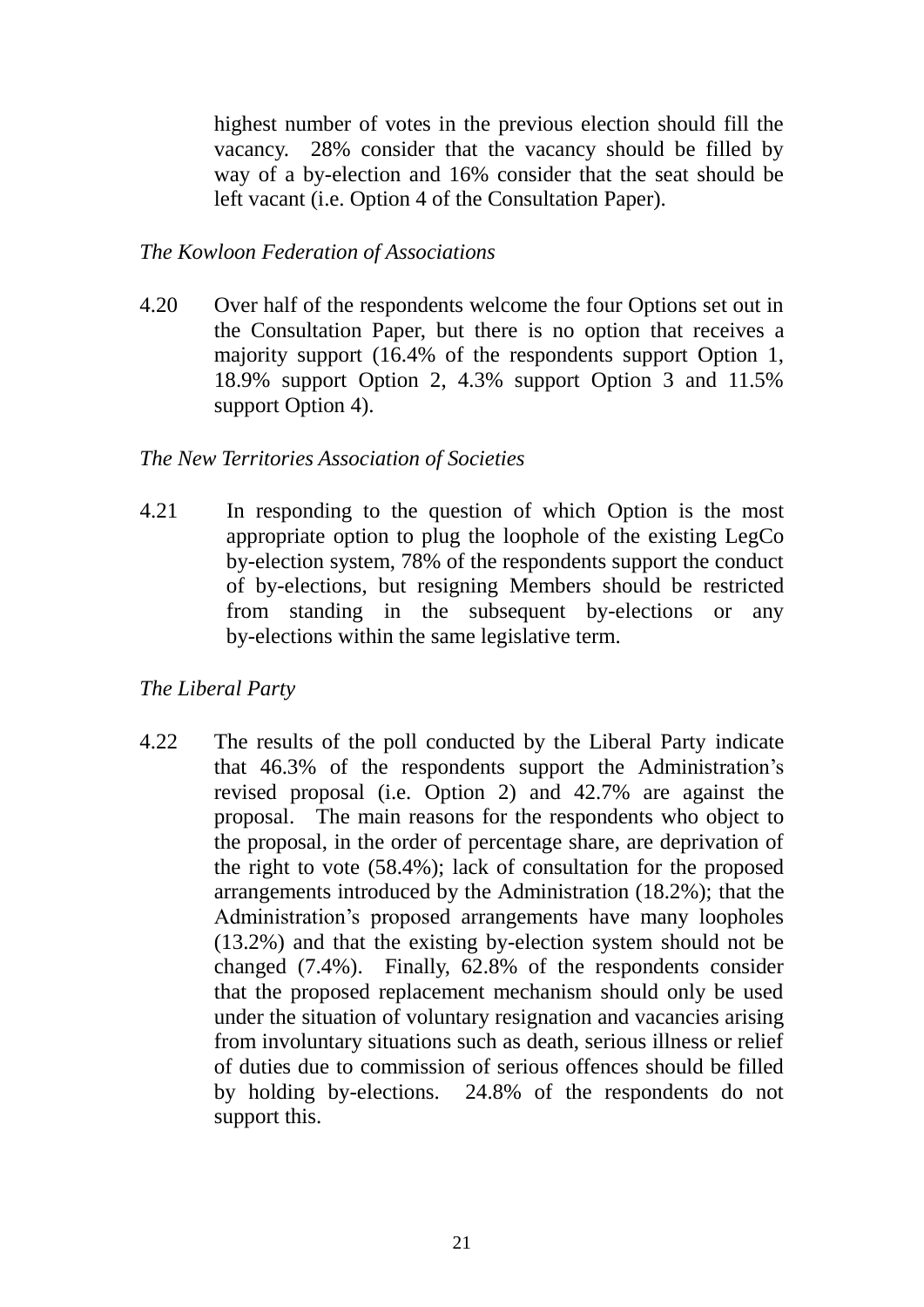## **Written submissions received from members of the public and organisations**

- 4.23 The written submissions received indicate that the four Options have different levels of support.
- 4.24 Of the four Options proposed, Option 1 or proposals similar to Option 1 receive relatively more support (about 14% of the submissions which support plugging the loophole), Option 2 or proposals similar to Option 2 receive the second highest level of support (about 10%). Options 3 and 4 receive relatively less support (each about 3%). However, we note that, in general, a considerable number of submissions support a replacement mechanism which uses lists of candidates (including the same candidate list and the precedence list) to fill vacancies.
- 4.25 Option 1 are that Option 1 is a more focused approach and it involves fewer changes to the existing system. Reasons given in support of Option 2 or proposals similar to Option 2 are that Option 2 is consistent with the list proportional representation system and maintains the proportion of seats allocated among different political parties and groups represented by the lists of candidates in the previous general election. Moreover, by adopting Option 2, to a very large extent the mischief of Members resigning to trigger by-elections in which they seek to stand can be addressed. Reasons given in support of Option 1 or proposals similar to
- 4.26 The reasons for supporting Options 3 and 4 are that Option 3 is a more proportionate response to the public concern in question while Option 4 has the advantages of Option 2 and at same time avoids any concerns on the fallback arrangement in Option 2.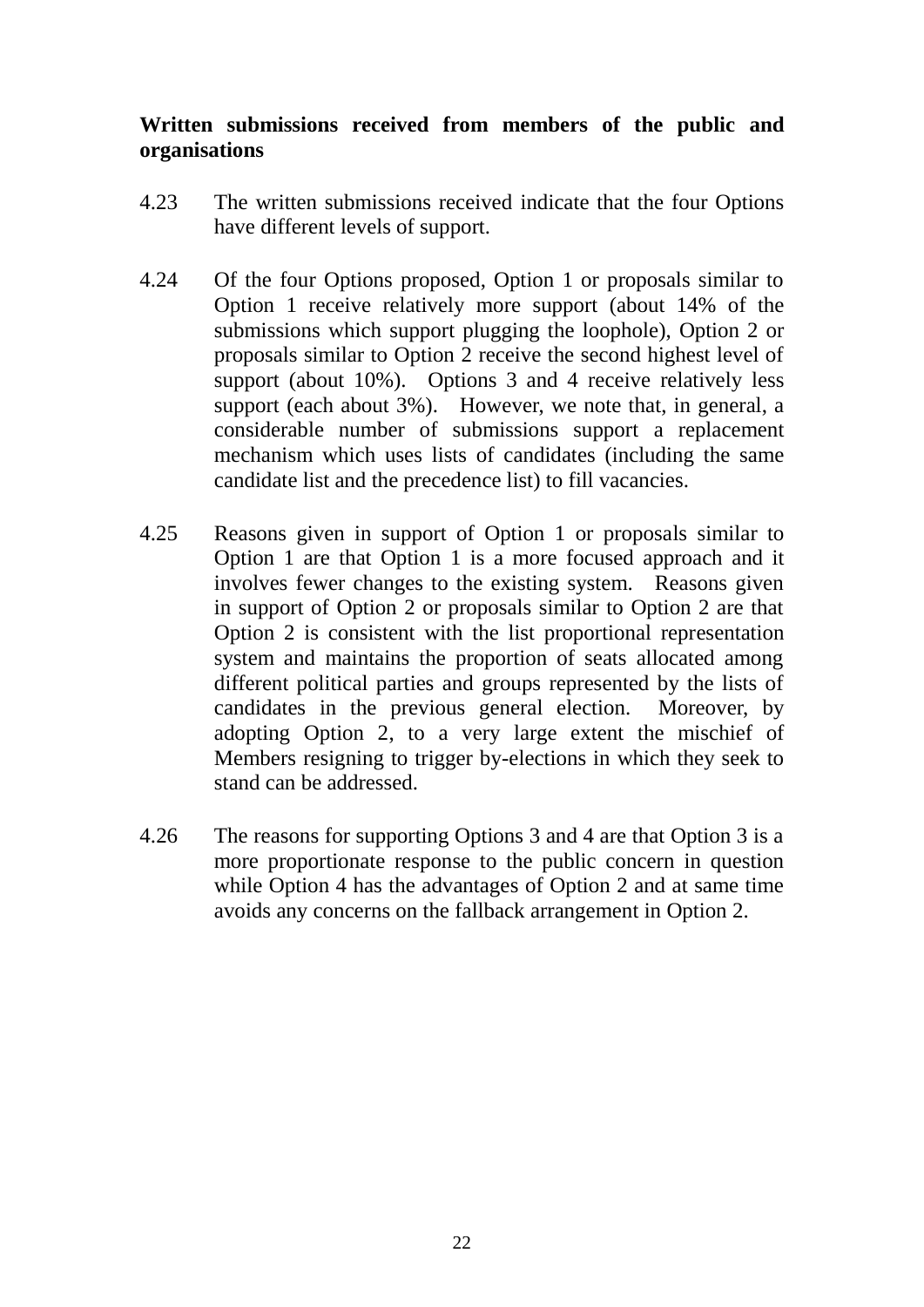## **Chapter Five: Summary of the legal analysis of the four options in the consultation paper**

- 5.01 The Hong Kong Bar Association issued a statement on 31 August 2011 expressing the view that unless strong, convincing and compelling reasons could be advanced by the Government, the status quo should be maintained and no amendments should be made to the current legislation to change the electoral system.
- 5.02 The Law Society of Hong Kong made a submission on 21 September 2011 stating that whether there was a loophole and whether the loophole should be plugged was a political question. The Law Society stated that on the basis of the materials and justifications provided by the Administration, it took the view that a convincing case had not been made out for any of the four options. In the absence of other justifications and options put forward by the Administration, the Law Society did not consider that the existing right of permanent residents to vote and to stand for election at by-elections should be abolished or varied.
- 5.03 that the right to elect and to be elected was a constitutionally entrenched right and should not be deprived. They considered that the mischief identified in the Consultation Paper was not a problem that needed to be addressed and the four options were 15 members of the Election Committee Legal Subsector stated unconstitutional. They therefore objected to all the four options.
- 5.04 We have conducted a legal analysis of the four options. The following set out the Administration's views on the legality of the four options.

## **Option 1: restricting resigning Members from participating in any by-election in the same term**

 5.05 Under Option 1, a by-election would still be held to fill a mid-term vacancy except that the LCO would be amended to restrict a Member who resigns from office from being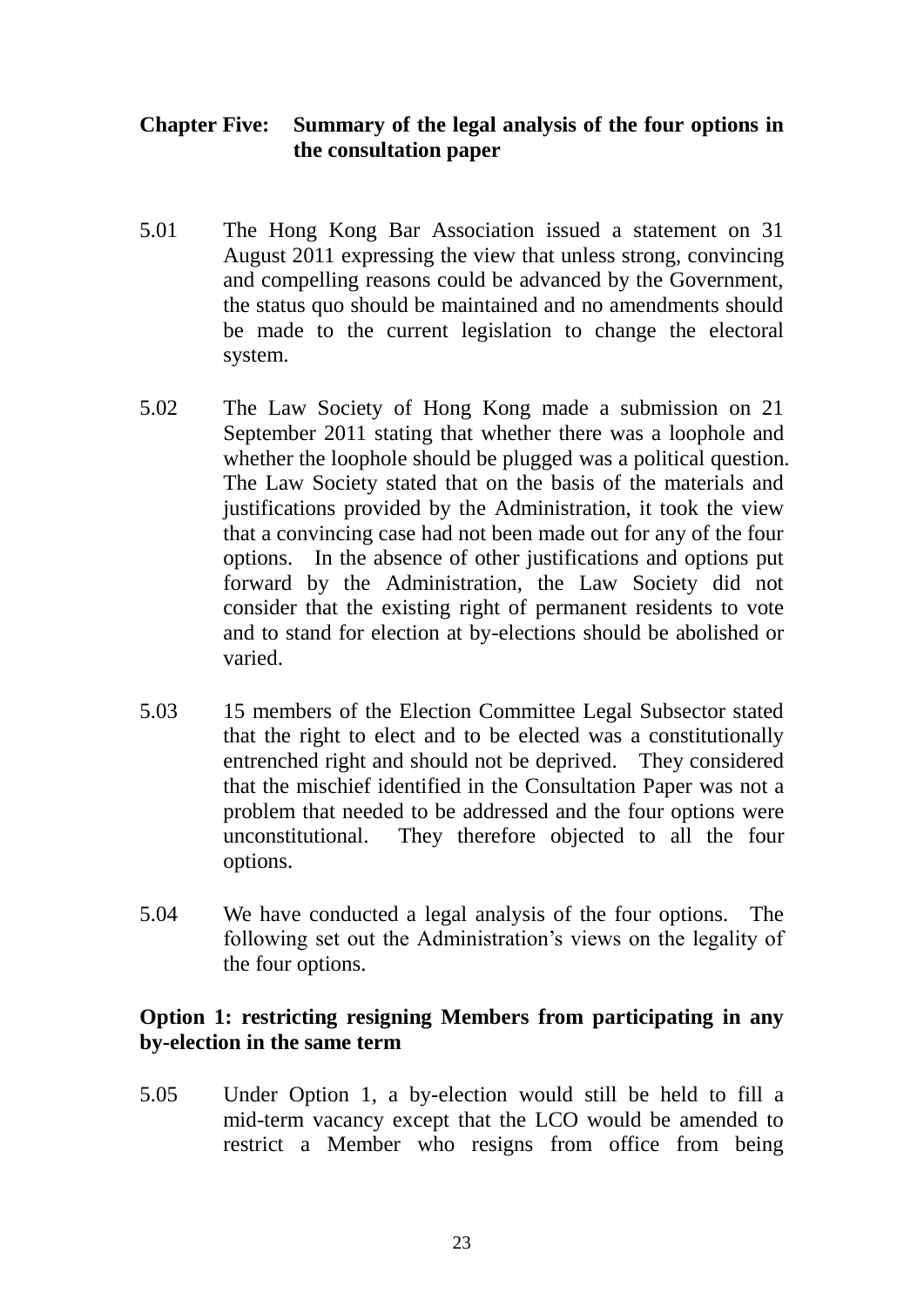nominated as a candidate in a by-election for the remainder of the term.

- 5.06 Article 26 of the Basic Law provides that permanent residents of the HKSAR shall have the right to stand for election in accordance with law. It is necessary to consider whether this option is a proportionate response to addressing the mischief of Members resigning at will. The Consultation Paper noted that the issues to be considered include:
	- (a) whether the resigning Member should be restricted from standing in by-elections for the entire remainder of the term;
	- (b) what would be the appropriate period of exclusion; and
	- (c) whether exceptions should be allowed, and if so, under what circumstances.
- 5.07 The right of a person to stand for election under Article 26 of the Basic Law and Article 21 of the Bill of Rights is not absolute. Restrictions may be imposed on this right if they are rationally connected with a legitimate purpose and the means used to impair the right is no more than is necessary to proportionality test, the Government and the Legislature are entitled to a discretionary area of judgment in the context of social and political choices by the State, for which there are no accomplish the legitimate purpose. In applying the right answers.
- 5.08 We consider that the Government and the Legislature are entitled to regard it as an abuse of the power of a Member to resign for him to do so in order to trigger a by-election in which the Member intends to stand and seek re-election.
- 5.09 in these circumstances, it would also be reasonable to prevent the resigning Member from standing for election in his own or another constituency for a limited period of time. That is because the Member has a choice whether to resign. He knows the consequences when he considers resignation. As explained above, there are also strong grounds for seeking to Given the mischief resulting from the resignation of a Member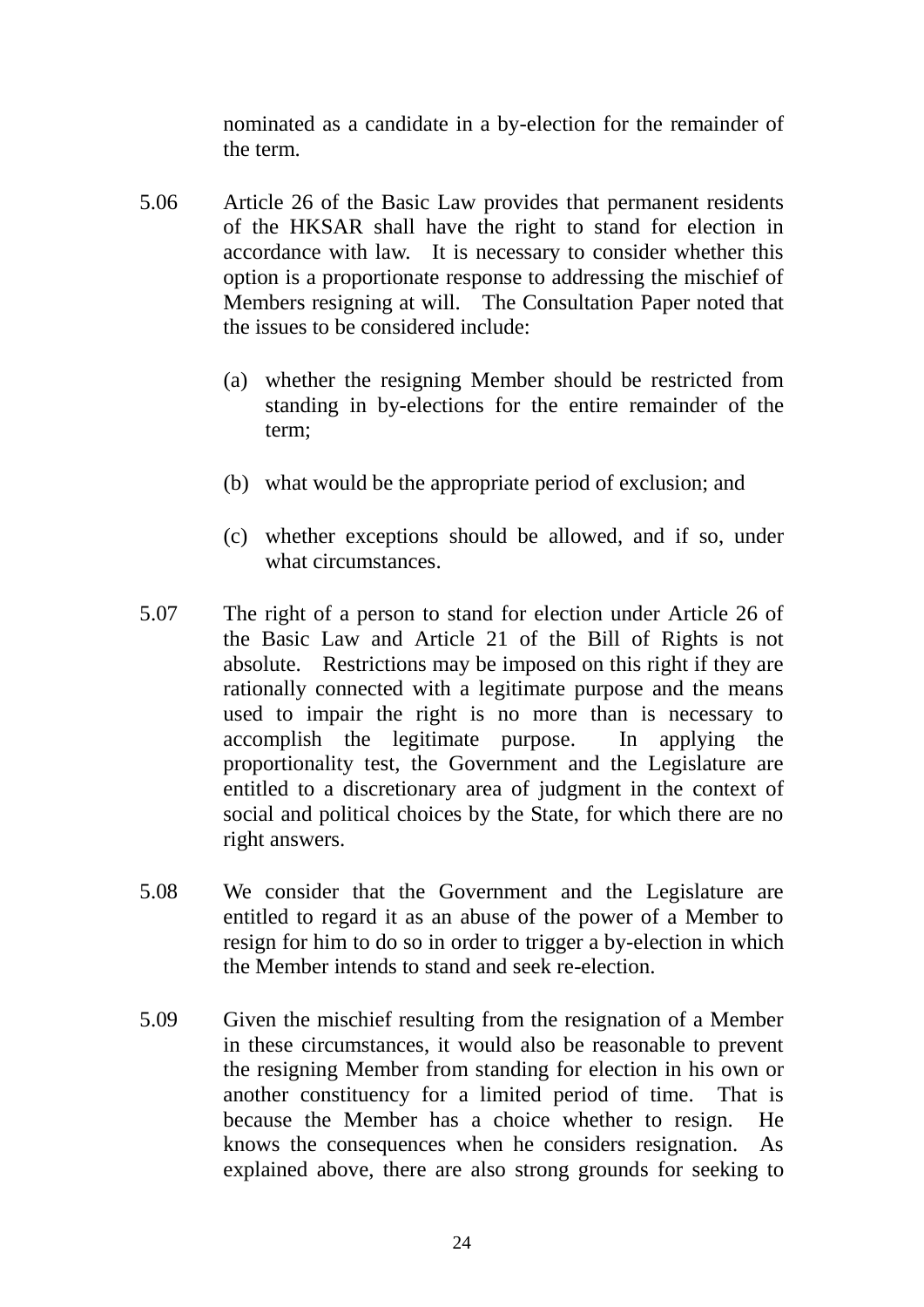deter resignations by those who wish to stand in the consequent by-election.

 5.10 However, bearing in mind that the term of the LegCo is four years and a Member may resign immediately or shortly after he has accepted office at the beginning of the term of the LegCo, it would be difficult to justify prohibiting a Member from standing for election for the entire remainder of the four-year term if the remainder is a relatively long period of time. Although there are strong grounds for deterring resignations staged to trigger by-elections in which the Member seeks to stand and be re-elected, there is a risk that the proposed prohibition in Option 1 is excessive and therefore more than is necessary to address the mischief even though it is rationally connected with a legitimate purpose. A shorter period of restriction would however be easier to justify in terms of proportionality. Generally speaking, the shorter the period of restriction, the more likely that the restriction is proportionate.

## **Option 2: a replacement mechanism using the same candidate list followed by a precedence list system**

- 5.11 the first candidate who has not been elected on the same list as that of the vacating Member. If that candidate is ineligible or unwilling to fill the seat, the vacancy will be filled by the next candidate on the same list, and so on (i.e. the same list arrangement). When there is no more candidate on the same list who is eligible and willing to fill the vacancy, the vacancy will be filled by reference to the precedence list, i.e. the list of the first candidates who have not been elected on each of the lists with remaining votes at the previous general election, ranked in descending order according to the number of remaining votes of their respective lists (i.e. the fallback arrangement). Finally, if the vacancy cannot be filled by the above methods, a by-election will be held. Under this option, the vacancy concerned will first be filled by
- 5.12 The Administration considers that the option is constitutional and can provide a fair and reasonable means to fill a mid-term vacancy in a constituency for which the list proportional representation system has been adopted. Details of the Administration's views on the legality of this option were set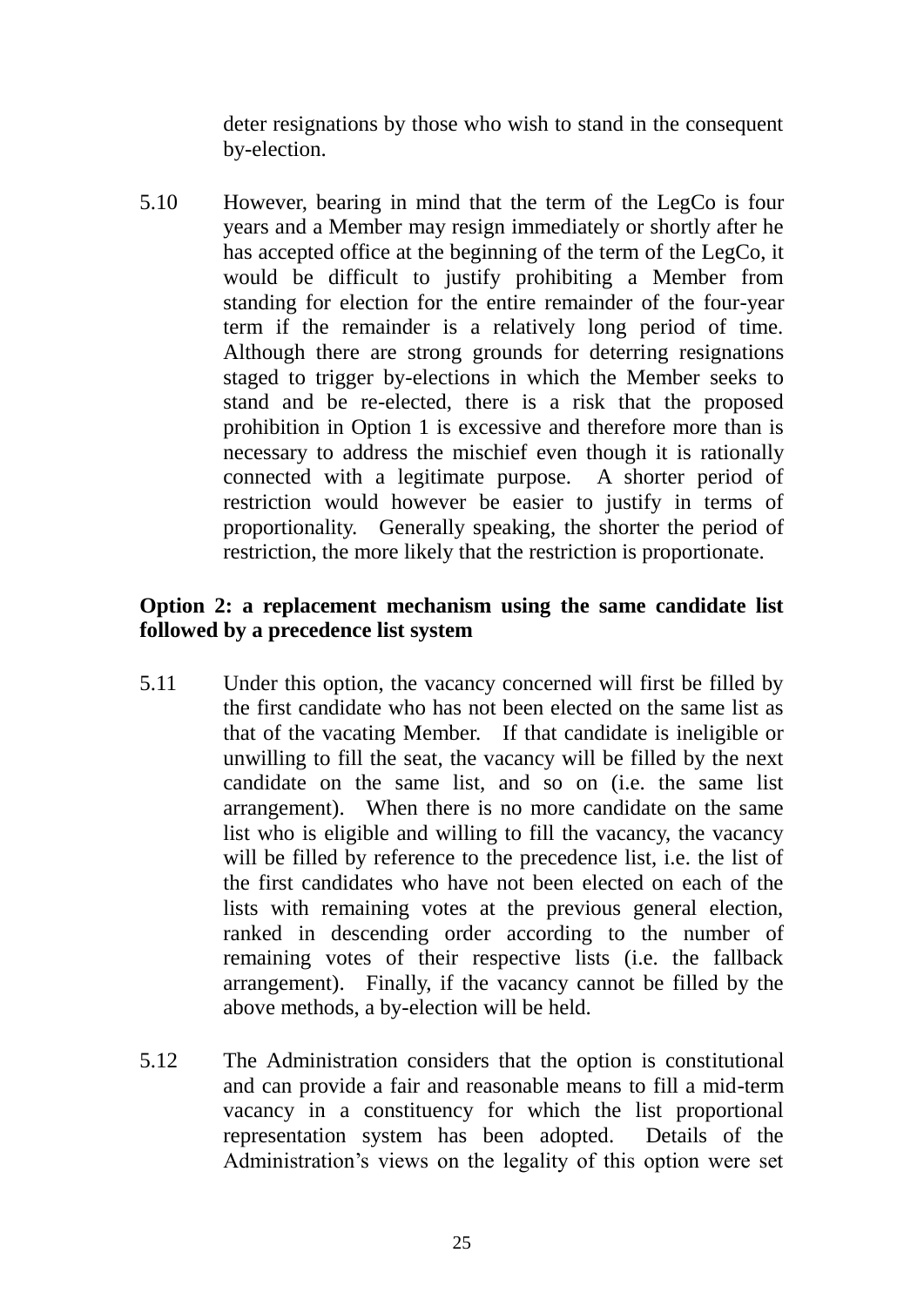out in Annex V to the Consultation Paper and summarised in paragraph 4.14 of the paper.

- 5.13 principle because forced by-elections are not a mischief and the right to vote in a by-election cannot be removed, we would like As to the comments that Option 2 is unacceptable as a matter of to stress the following points:
	- (a) there is a need to address the mischief caused by the resignation of Members who then proceed to stand in the and constituents are deprived of the services of a Member from the time of the resignation until the by-election occurs; the cost to public funds; and if such resignations to trigger by-elections occasioned: the Legislature and the by-elections become a common occurrence, respect for the electoral process will be undermined;
	- (b) the use of the remainder votes as a means of filling the vacancy is a permissible and proportionate response to the mischief. Indeed, without such a response, the mischief of by-elections would occur;
	- (c) the use of the remainder votes is not to fill the vacancy other than by reference to the views of the electorate. On the contrary, it is to apply the votes cast in the previous general election to fill this vacancy, just as those results determine, until the next general election, who fills each of the other seats in the LegCo; and
	- (d) the Administration and the LegCo enjoy a broad margin of discretion in relation to the detailed implementation of the electoral system, including how to address vacancies in the LegCo between general elections.

## **Option 3: a replacement mechanism which does not cover causal vacancies arising from death, serious illness or other involuntary circumstances**

 5.14 Under Option 3, a vacancy arising from a Member's death, serious illness or other involuntary circumstances would be treated differently from a vacancy arising from a Member resigning on his or her own initiative. The rationale is that the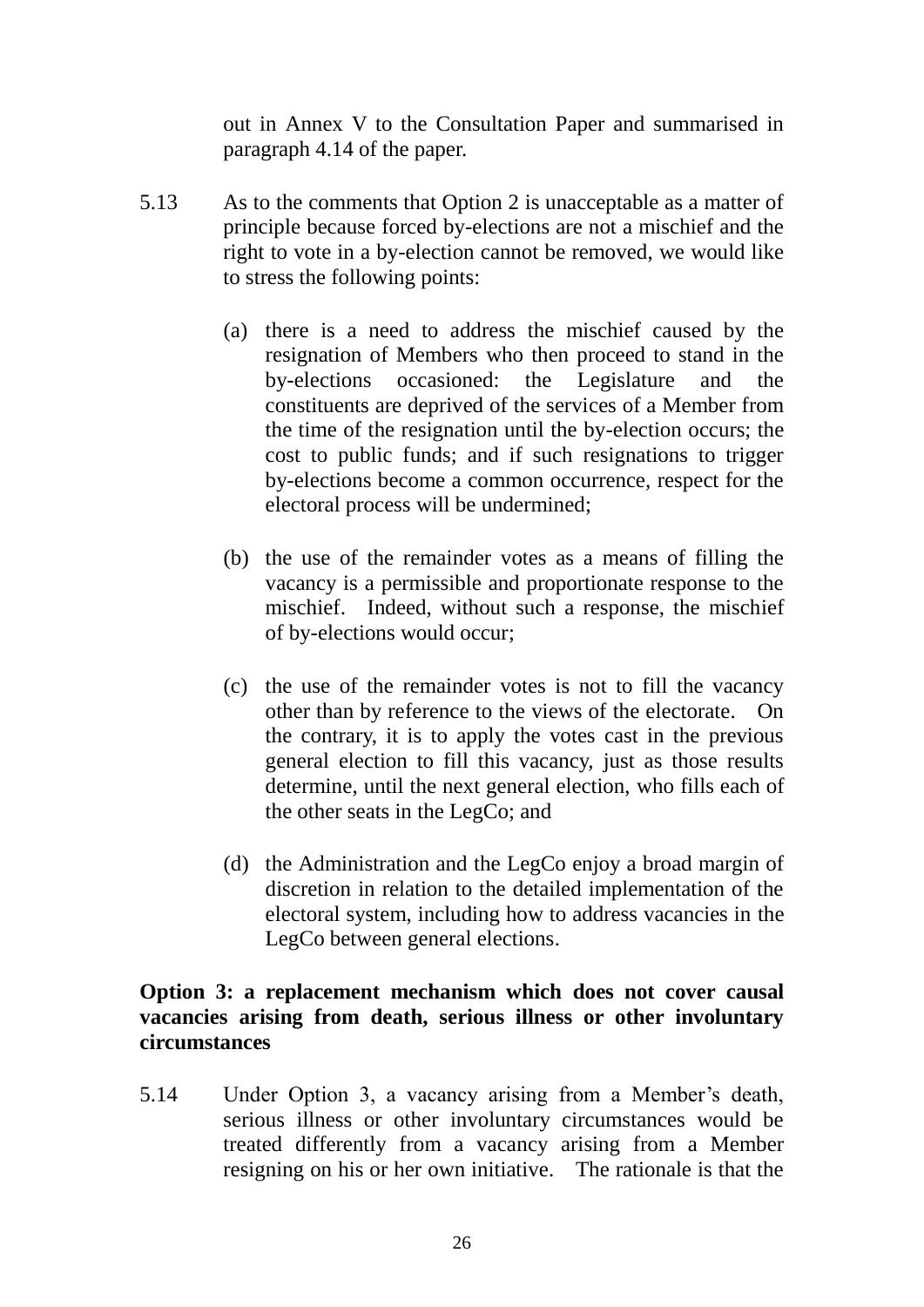circumstances giving rise to the vacancy in the former case do not arise out of the Member's own will and are not the mischief that needs to be addressed in this legislative exercise. Hence, any vacancy arising from death, serious illness or other be filled by a by-election and the new replacement mechanism involuntary circumstances would, under this option, continue to would not apply to this kind of vacancies.

- 5.15 The LegCo is entitled to regard the phenomenon of a Member resigning in order to trigger a by-election in which he seeks to stand and be re-elected, as a mischief which ought to be addressed. However, any restriction on the right to vote should be no more than is necessary to address the mischief. Given that the major loophole and mischief revealed in the 2010 resignations was that Members could trigger by-elections through voluntary resignations and then seek to stand and be re-elected, Option 3 has the merit of confining the exclusion of by-elections to cases dealing with the principal mischief and loophole, namely a by-election triggered by a Member's voluntary resignation. Seen in this light, Option 3 may be a more moderate response to the mischief caused by voluntary resignations. Any restriction on the right to vote and to stand for election would be no more than is necessary to address the mischief.
- 5.16 There would be two distinct methods for filling vacancies under Option 3: by-elections where the vacancy is due to death, serious illness or other involuntary circumstances, and by reference to the results of the previous general election under the list proportional representation voting system in other (voluntary) circumstances. The LegCo has a wide discretion in designing the electoral system. Article 68 and Annex II of the Basic Law also gives the LegCo a wide discretion in determining the contents of the legislation which governs the "specific method" for forming the LegCo. Hong Kong is entitled to develop its own electoral system within the framework of the Basic Law in light of its historical and political developments provided that the right to vote and to stand for election would not be unreasonably restricted.
- 5.17 If Option 3 is to be adopted, it is necessary to give further consideration to the criteria which would result in a by-election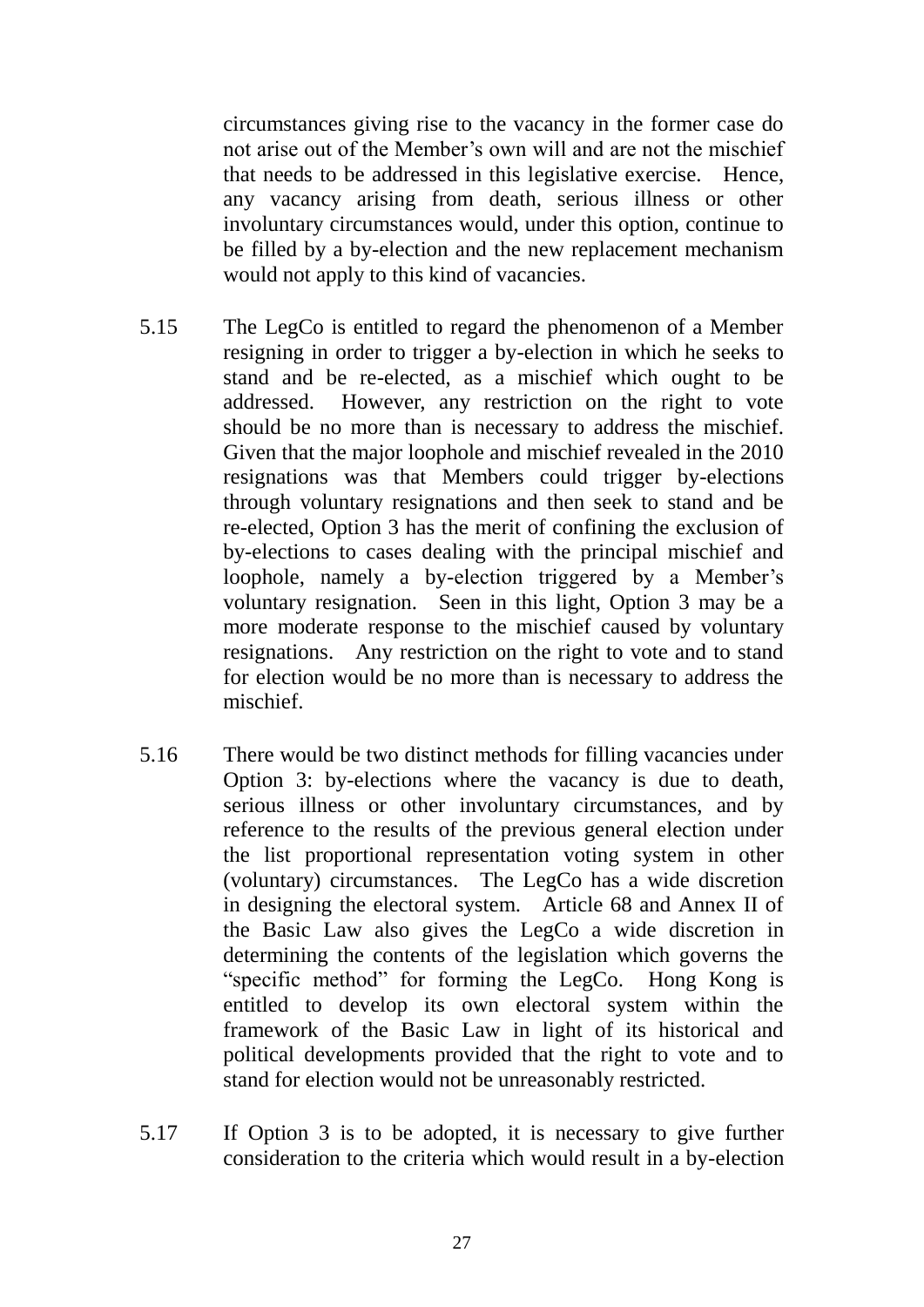and the circumstances under which a vacancy would be regarded as arising from voluntary circumstances and hence would be filled by means other than by-election. The constitutionality of Option 3 would ultimately depend on how such criteria and voluntary circumstances are determined, and whether the alternative to by-election is itself constitutional.

## **Option 4: a replacement mechanism using the same candidate list, followed by leaving the seat vacant when the list is exhausted**

- 5.18 Under Option 4, a vacancy is first filled by a candidate from the same candidate list as that of the vacating Member and if there is no more candidate on the same list who is eligible and willing to fill the vacancy, the seat would be left vacant for the remainder of the term.
- 5.19 Although this option has the same merits as those of Option 2 in that the vacancy would first be filled by a candidate from the same list, the Consultation Paper cautioned (in Paragraph 4.20) that the desirability of leaving a LegCo seat vacant had to be considered in light of the fact that the number of seats in the LegCo is relatively small and there is a 50% to 50% balance between seats reserved for GCs and those for FCs. The Consultation Paper stated that the legal implications of leaving a LegCo seat vacant have to be further explored.
- 5.20 We have given detailed consideration to the legality of Option 4. Our view is that it is not advisable to pursue this option. The following are our considerations:
	- (a) Annex II to the Basic Law provides that the LegCo shall be composed of 70 members in the fifth term of the LegCo and that the composition shall be 35 members returned by GCs through direct elections and 35 members returned by FCs. The ratio of members returned by GCs through direct elections and those returned by FCs is one of the specific and important requirements of the composition of LegCo members as stipulated in Annex II to the Basic Law. LegCo members as stipulated in Annex II to the Basic Law. See Article II of Annex II to the Basic Law and the Decision of the Standing Committee of the National People's Congress on 29 December 2007, Article 1. Adoption of Option 4 may lead to a situation in which one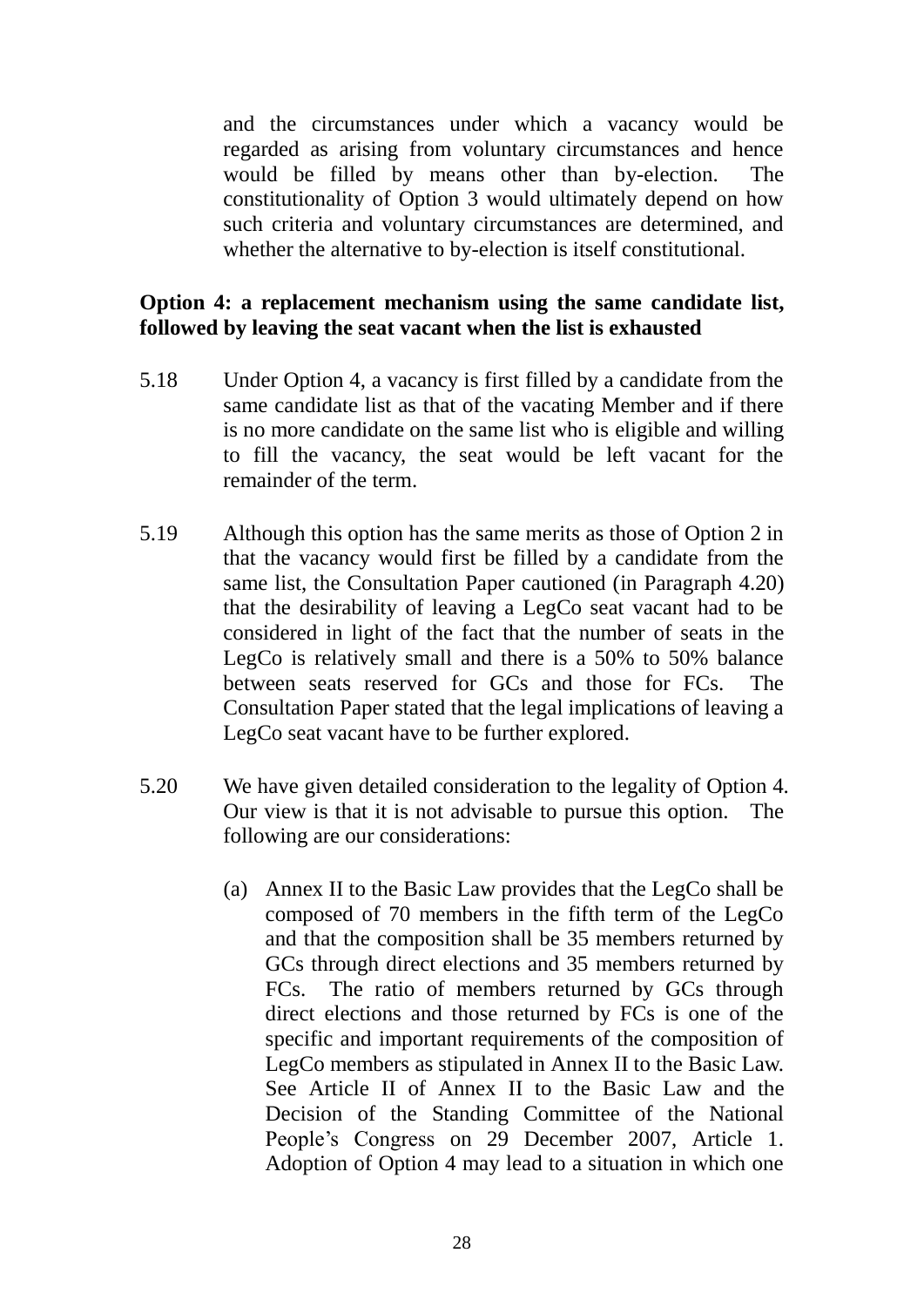or more LegCo seats would remain vacant and the two groups of members would not be balanced:

- members and the ratio of the two groups of members as specified in Annex II to the Basic Law are not absolute. There is room for implied limitation. The question is whether the limitation on the requirements can be justified; (b) the requirements concerning the number of  $LegCo$
- whether the limitation on the requirements can be justified;<br>(c) although a seat would be left vacant only if the same candidate list has arrangement would be triggered immediately if the vacating Member was the only candidate on the list. It is not uncommon in Hong Kong for a list to have only one candidate: been exhausted, this fallback
- candidate;<br>(d) leaving one or more LegCo seats vacant for a prolonged period of time will adversely affect the operation of the LegCo. Even if only one seat remains vacant, the impact is noticeable in view of the relatively small number of seats II to the Basic Law. The problem would be aggravated if there are more than one vacancies left unfilled; and the composition of the LegCo as provided for in Annex
- (e) Article 75 of the Basic Law provides that the quorum for LegCo meetings "shall be not less than one half of all its members". The Administration takes the view that the expression "all the members of the Legislative Council" ("全體議員") in the Basic Law should mean the entire authorised membership of the LegCo, rather than all LegCo members actually in office for the time being. Hence, the basis for computing the quorum requirement under Article 75 should be the entire authorised membership of the LegCo, even if some LegCo seats have become vacant at the time of the meeting. Having regard to this quorum requirement, the operation of the LegCo would be substantially inhibited if some of the seats remain vacant for the remainder of the term. It would be much more difficult to meet the quorum requirement if more seats are to remain vacant as a result of the application of Option 4. Further, if more than one-third of the 70 LegCo seats are left vacant, the special majority requirements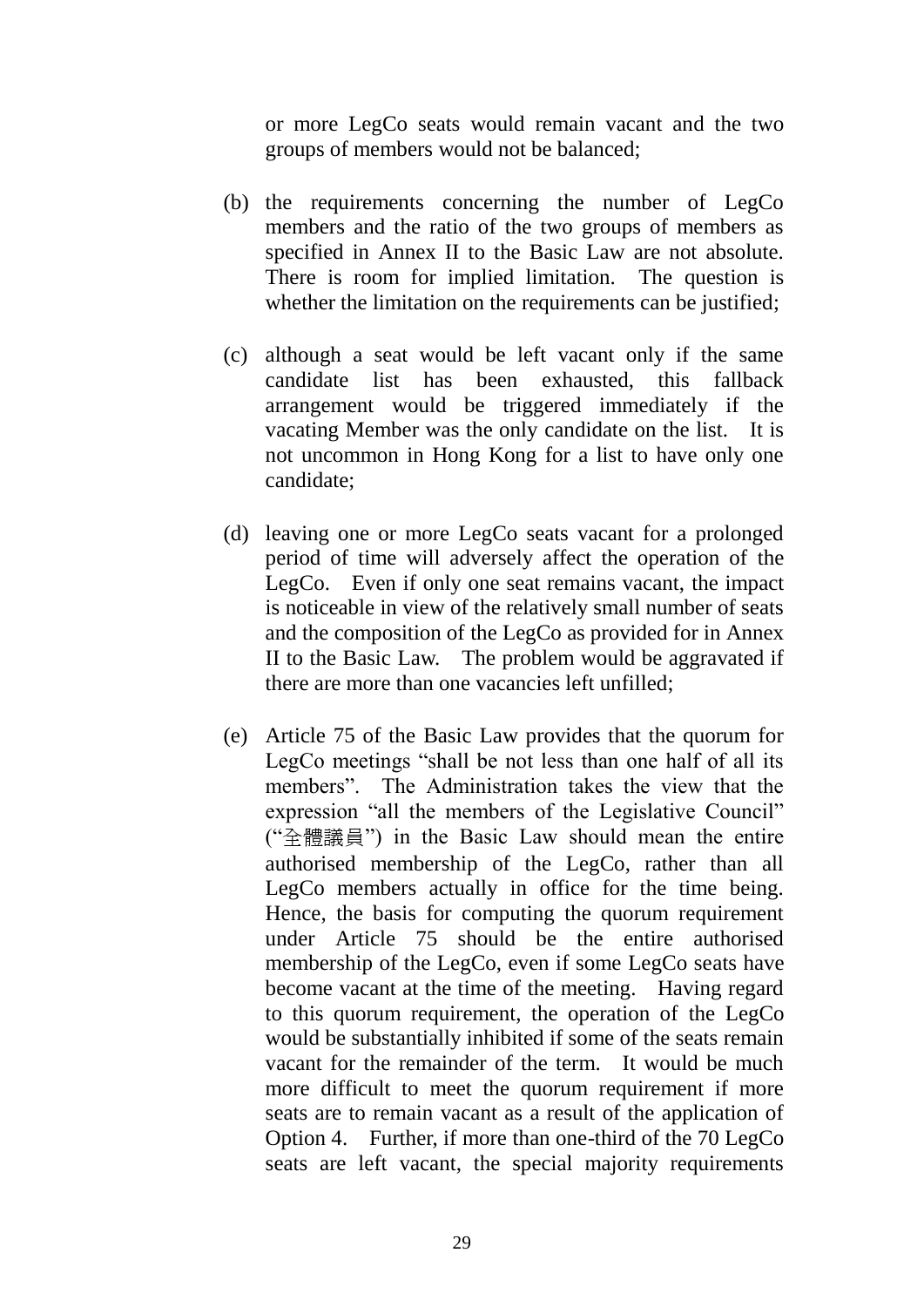under Articles 49 and 73(9) of the Basic Law cannot be met during the remainder of the term; and

- (f) although there are precedents in other countries (such as Poland, the Czech Republic, Germany and New Zealand) of a parliamentary seat being left vacant for the remainder of the term in similar circumstances, their Constitutions are different from our Basic Law. For example, the Constitutions of Germany and New Zealand do not specify the number of seats in their parliaments. In the case of the parliaments in Poland and the Czech Republic, their membership is far larger than our LegCo, with Poland having 460 deputies and the Czech Republic having 200 deputies. The operational problem arising from a vacant seat in a parliament would be relatively minor in these countries. Most importantly, none of the Constitutions of these countries sets out any ratio between members returned by geographical constituencies and those returned by functional constituencies.
- 5.21 appears to be a fact sensitive issue. It depends on the number of vacancies arising as well as the stage of the term of a LegCo in which the seats are left vacant. There is a risk of Option 4 being found to be inconsistent with Annex II to the Basic Law and Article 21 of the Bill of Rights if the number of vacancies is not small and the seats are left vacant for the major part of the LegCo term. In light of the above, whether or not Option 4 is constitutional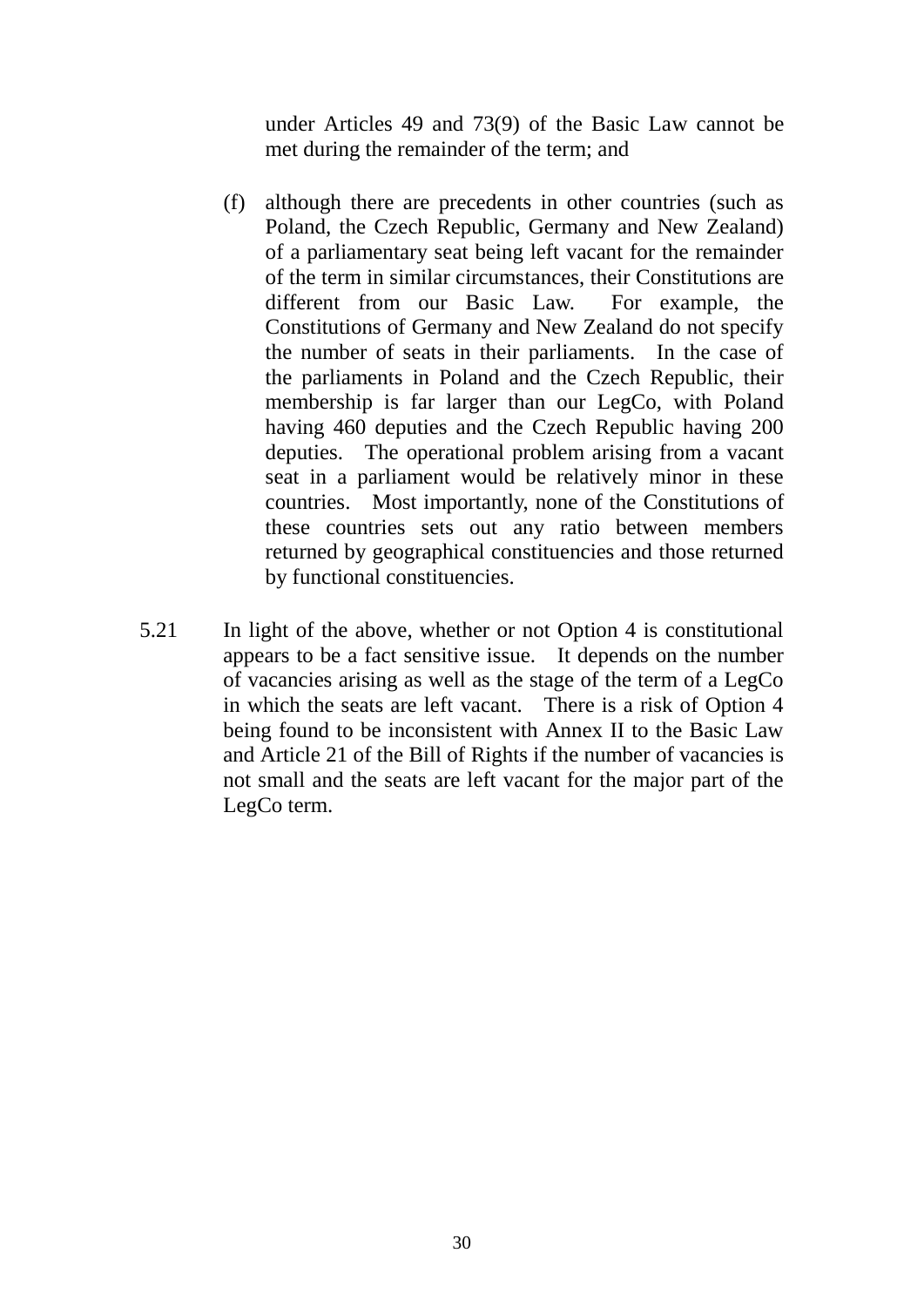#### **Chapter Six: The proposal**

- $6.01$  period indicate that more people consider that the Administration should introduce legislative amendments to plug generally considers that by-election system should be retained so that when a mid-term vacancy arises, the electorate could exercise their right to vote. Out of the four options, Option 1 In general, the views received during the public consultation the loophole. However, at the same time, the community receives more support.
- 6.02 The Administration reiterates that it is an abuse of process for a Member to resign in order to trigger a by-election in which the Member intends to stand and seek re-election. This mischief needs to be addressed. In this regard, the Administration is concerned with the adverse impact on the credibility of the electoral system, which is caused by the resignation of a Member who seeks to be re-elected through by-election.
- $6.03$  between a Member's resignation and the by-election, the LegCo will be deprived of the service of a Member, and the constituents will be deprived of the service of the Member as their representative. Member resigning in order to trigger a by-election in which he or she seeks to be re-elected becomes a common occurrence, not only will the operation of the LegCo be adversely affected, the integrity of the Legislature will also be undermined and Apart from the manpower and financial resources involved, Moreover, if the phenomenon of a respect for the electoral process lowered.
- 6.04 public consultation period, we understand that any changes to the arrangements for filling vacancies in the LegCo should be kept to the minimum. Moreover, these changes should only be made for the purpose of plugging the loophole whereby Members resign in order to trigger by-elections in which they intend to stand and seek to be re-elected. Having carefully considered the views received during the
- 6.05 Therefore, we propose to plug the loophole by prohibiting a LegCo Member returned by a GC, the DC (second) FC or other FCs who has resigned from office from standing in any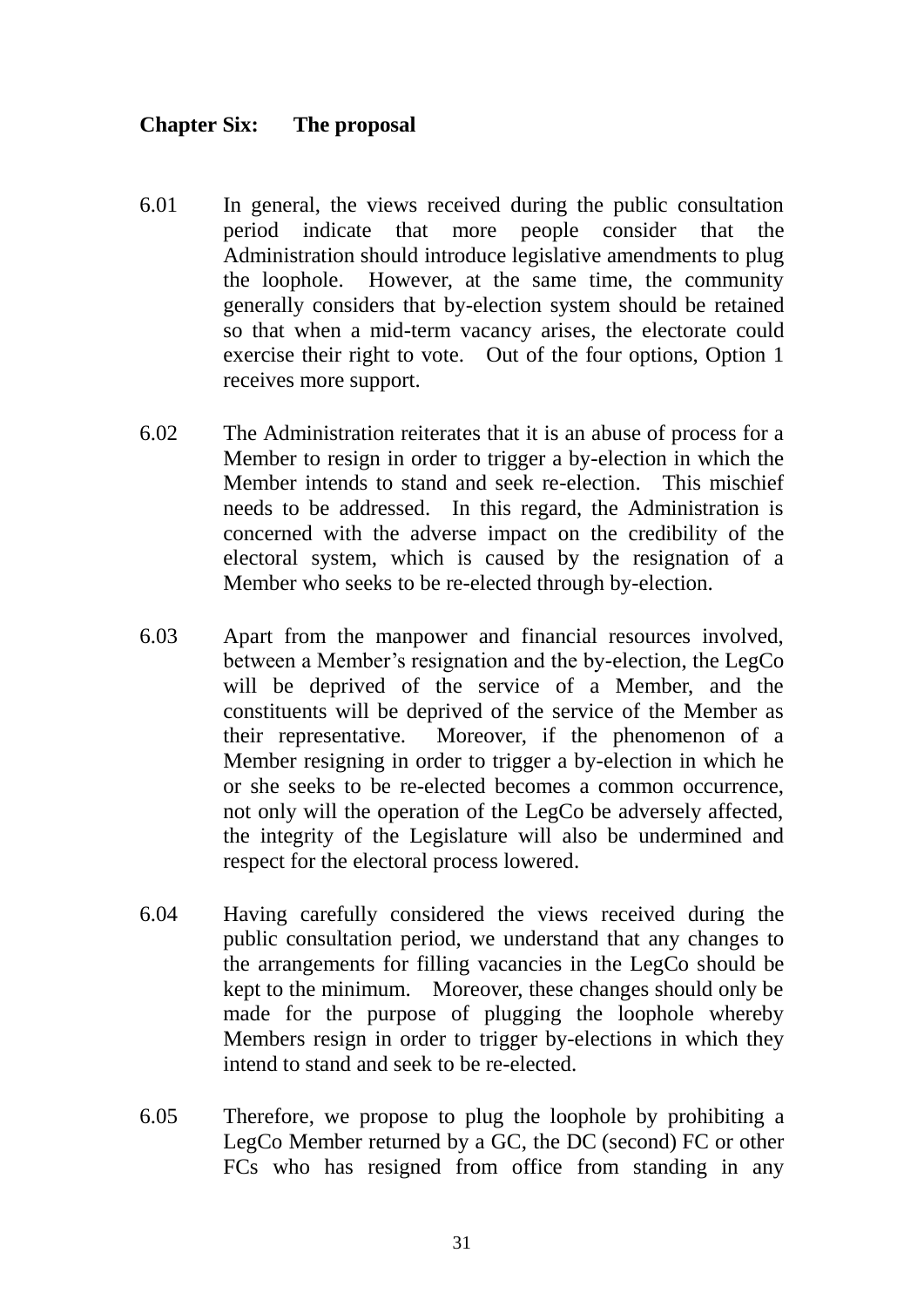by-elections in all GCs, the DC (second) FC and other FCs in the same LegCo term within six months of his resignation.

- 6.06 The details of the proposal are as follows:
	- (a) a vacancy arising mid-term in a GC, the DC (second) FC or any other FC under section 15 or section 72 of the LCO or Article 79 of the Basic Law would continue to be filled by a by-election;
	- by a by-election;<br>(b) a Member returned by a GC, the DC (second) FC or other FCs who has voluntarily resigned from office under section 13 or section 14 of the LCO would be prohibited from standing DC (second) FC and other FCs in the same LegCo term within six months of his resignation; and in any by-elections in all GCs, the
	- (c) the restriction would not apply to general elections. If the six-month prohibition spans over a current LegCo term and the following LegCo term, the prohibition will not be applicable to the by-elections in the following LegCo term.
- $6.07$  from Members resigning at will in order to trigger by-elections, as the only persons affected are the resigning Members. The proposal is a simple and direct response to plug the loophole of a Member resigning in order to trigger a by-election in which This is a more focused approach to address the mischief arising the Member intends to stand and seek re-election.
- 6.08 The proposal involves fewer changes to the existing electoral system, although the resigning Member's right to stand for election will be restricted. provides that permanent residents of the HKSAR shall have the right to stand for election in accordance with law. A six-month restriction is a proportionate response to the mischief of Members resigning at will and is therefore an appropriate restriction period. Past experience indicates that a by-election would normally be conducted around 4 months after a mid-term vacancy arises. Moreover, the six-month restriction will only apply to by-elections conducted within the same term. If the six-month prohibition spans over a current LegCo term and the following LegCo term, the prohibition will not be applicable to Article 26 of the Basic Law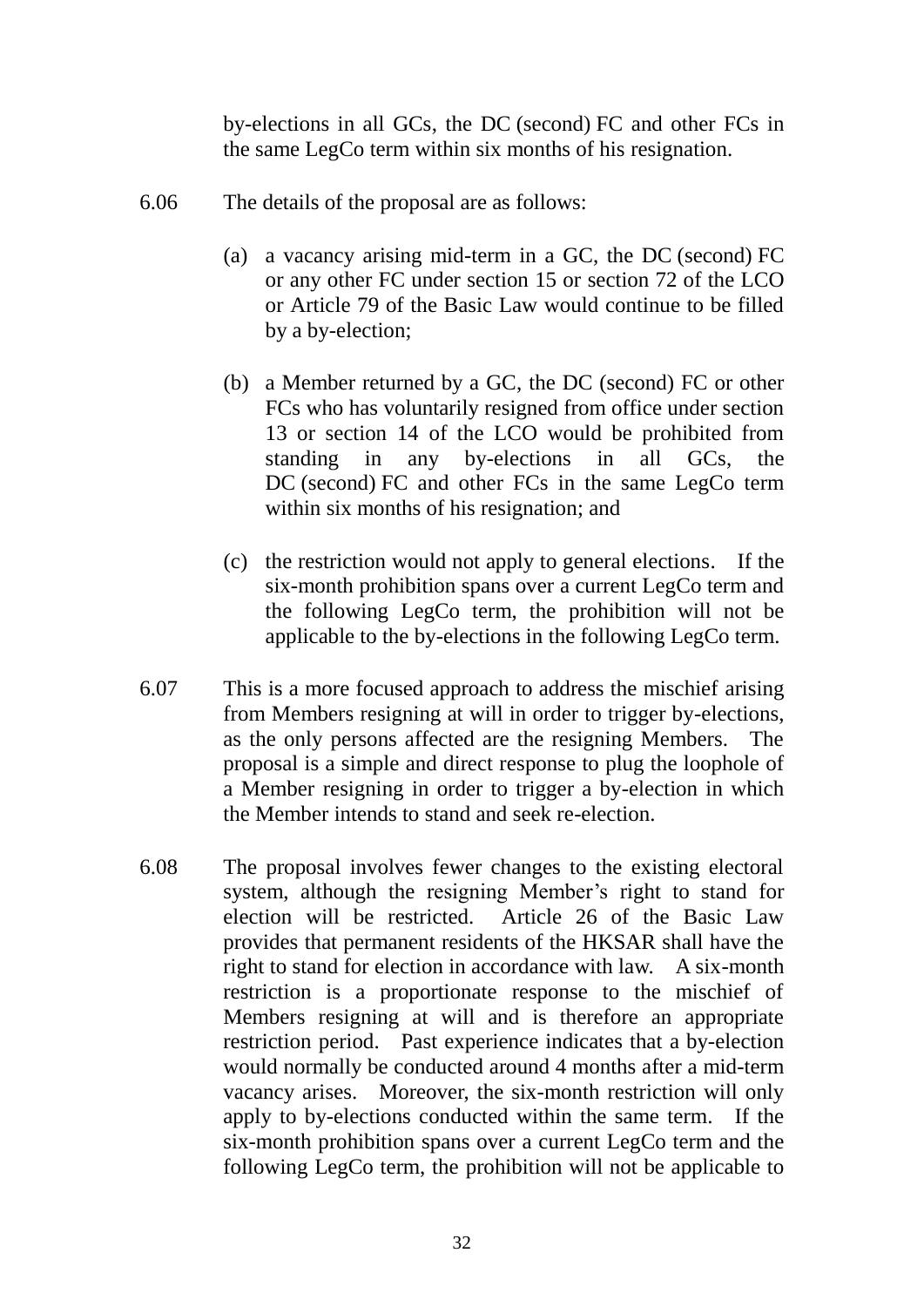the by-elections in the following LegCo term. As the existing by-election arrangement will be retained and electors could continue to cast a vote in by-elections, this could address the concern of the general public that the by-election arrangement should generally be retained so that electors can exercise their right to vote.

- 6.09 their own electoral systems in different ways to reflect the differences in their own historical background, culture and political development. There are different electoral systems in the world. The LegCo election in Hong Kong has adopted the list proportional representation system for the GC general elections since 1998 but the mid-term vacancies in the LegCo have been all along filled by by-elections. In designing the electoral system, the Government and the Legislature may seek changes in the electoral process to resolve or deal with a wide margin of discretion in managing its electoral affairs. However, any changes in electoral arrangements should only be introduced after taking into account the local political development. For this reason, it is important to give due consideration to the relevant historical background even though the holding of by-elections will introduce a first-past-the-post element into what is otherwise a proportional representation system for electing Members for the relevant constituencies and will change the nature of the election whereby the seats are initially distributed according to the proportional representation system. representation system for general elections, such as Ireland, On the other hand, different jurisdictions are entitled to develop problems. The HKSAR Government and the Legislature enjoy In some jurisdictions adopting the proportional mid-term vacancies are filled by means of by-elections.
- 6.10 Although under the proposal, a LegCo Member returned by a GC, the DC (second) FC or other FCs who has resigned from office would be prohibited from standing in any by-elections in all GCs, the DC (second) FC and other FCs in the same LegCo term within six months of his resignation, some Members could still resign at will to trigger by-elections. The EAC would still be required by law to arrange for a by-election to fill the vacancy arising from resignation of a Member. However, we consider that the proposal would transmit a strong signal indicating the community's disapproval of such kind of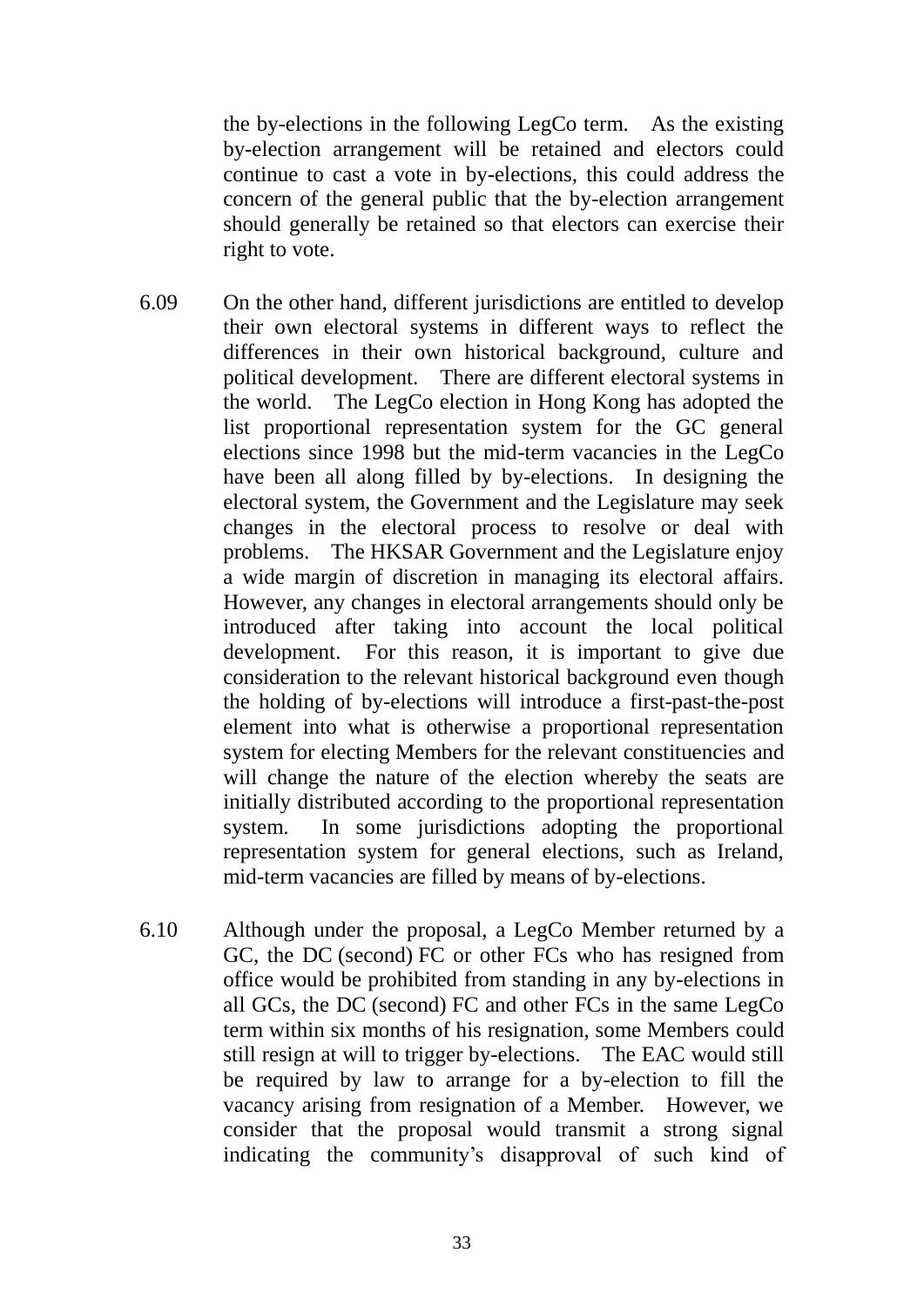resignation and could have considerable effect in preventing Members from abusing the system.

- 6.11 We have sought legal advice on the proposal from Lord Pannick QC who confirms that the proposal is constitutional for the following reasons:
	- (a) the right to vote and to stand for election guaranteed by Article 26 of the Basic Law is not absolute. Restrictions may be imposed on this right so long as they are proportionate to a legitimate aim. Article 68 and Annex II of the Basic Law give the LegCo a broad discretion in determining the contents of the legislation which governs applying the proportionality test, the courts would accord the "specific method" for forming the LegCo. In considerable weight to the views of the LegCo;
	- (b) the Administration and the LegCo are entitled to regard it as an abuse of the power of a Member to resign for him to do so in order to trigger a by-election in which the Member intends to stand and seek re-election. The Administration is entitled to regard this as an abuse because the constituents are deprived of a representative during the period between resignation and the by-election; the LegCo is deprived of a Member during that period; the by-election will involve costs to public funds; and if such resignations respect for the electoral process will be undermined, particular when such a device will lead to a low turnout to trigger by-elections become a common occurrence, rate in the by-election;
	- (c) it is proportionate to the mischief for the LegCo to approve an Ordinance which adopts the proposal. There is no question of a Member being required to stand down before the end of his term. Any Member who is considering resigning and forcing a by-election would know of the consequences;
	- (d) moreover, a six-month period is long enough to deter abusive conduct and not so long as would render the restriction more than is necessary to address the mischief; and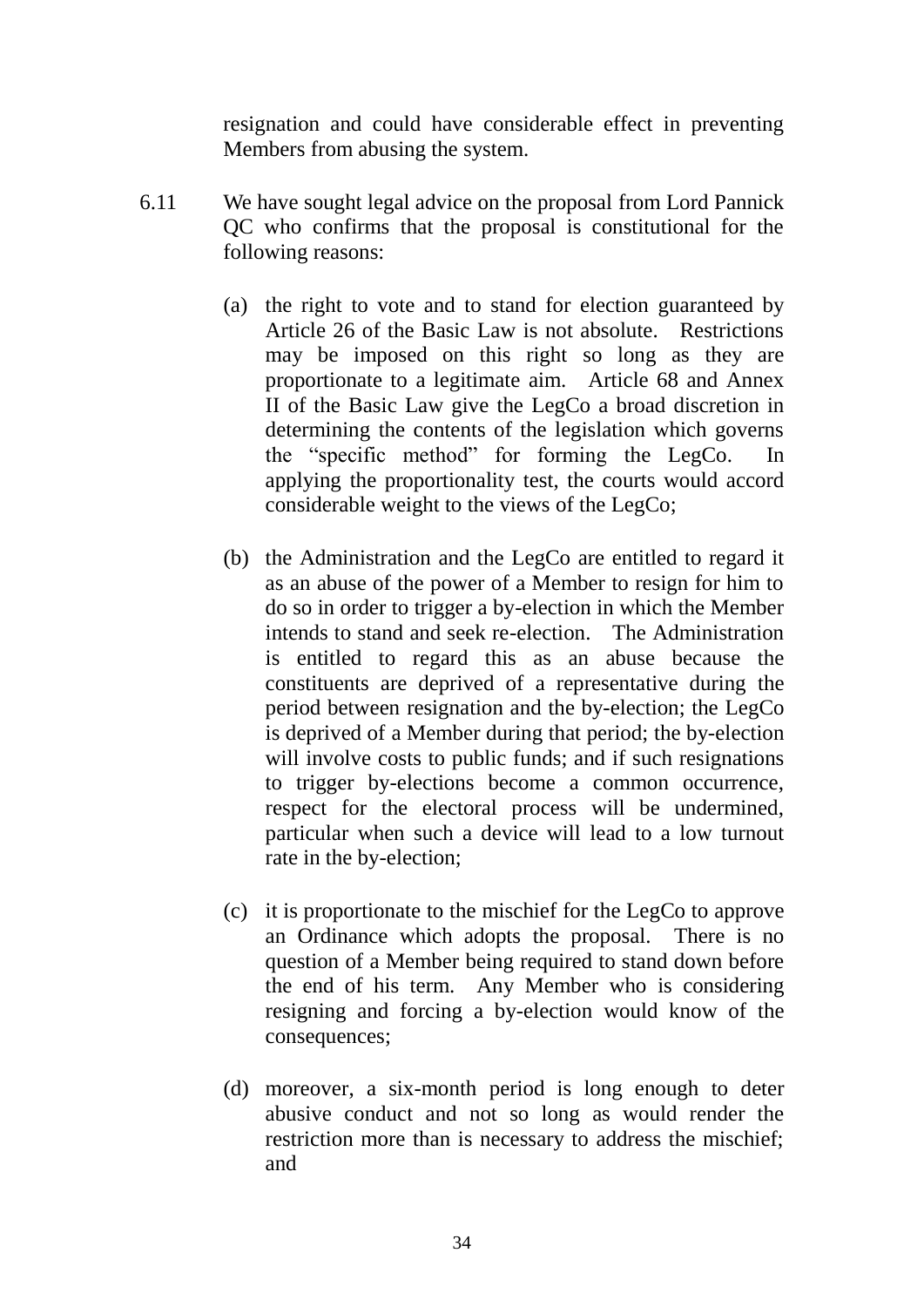(e) under the proposal, a by-election will continue to be held where a Member resigns. Although by-elections may shift the political balance in a multi-member proportional representation system, the current system involves by-election and the LegCo is entitled to conclude that by-elections are desirable to give the electorate the opportunity to replace a resigning Member.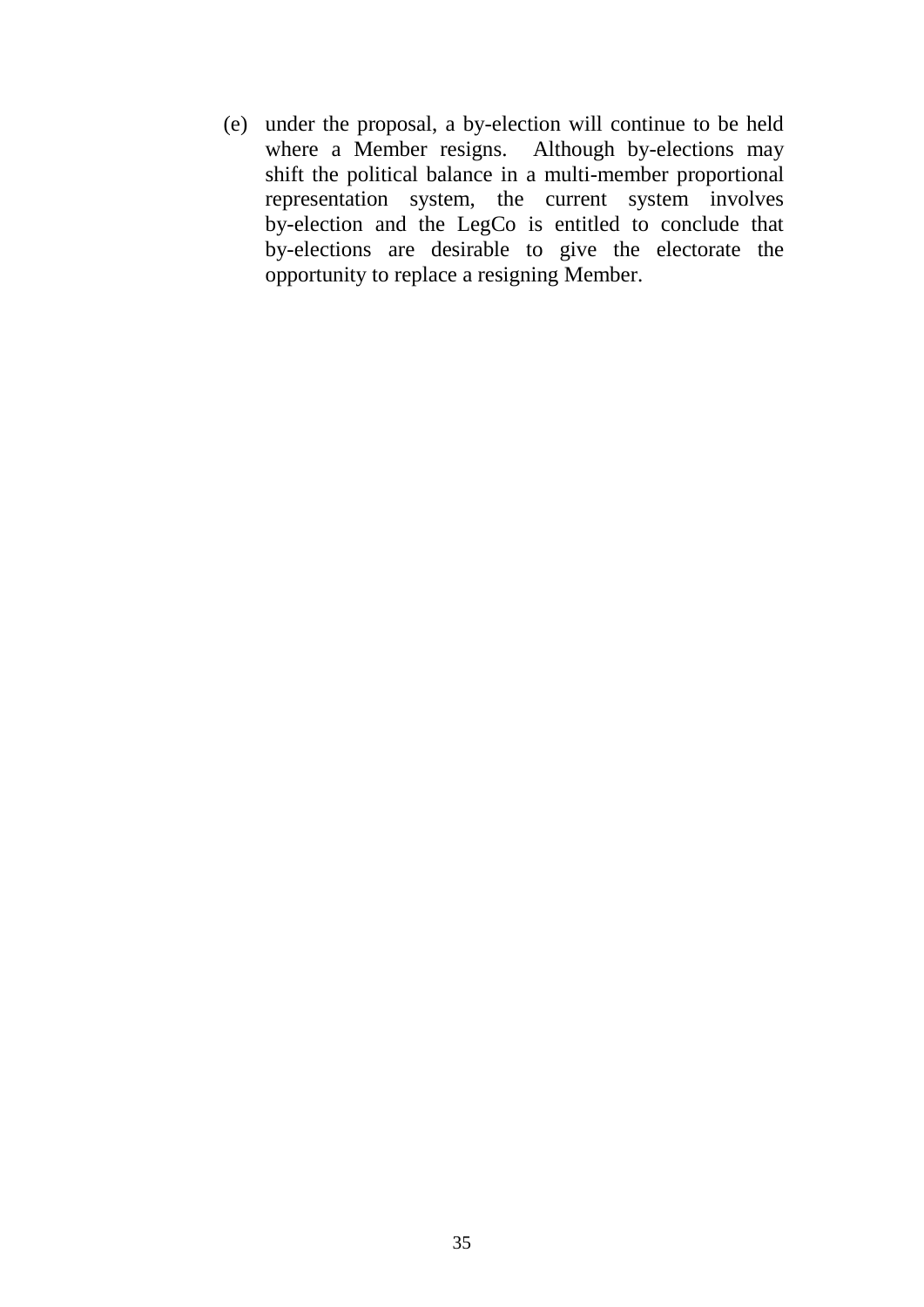## **Chapter Seven: Conclusion**

- 7.01 period indicate that more people consider that the Administration should introduce legislative amendments to plug the loophole. However, at the same time, the community generally considers that the by-election system should be retained so that when a mid-term vacancy arises, the electorate could exercise their right to vote. Out of the four options, In general, the views received during the public consultation Option 1 receives more support.
- $7.02$  during the public consultation period and the relevant legal issues, the proposal put forward by the Administration would be able to strike the right balance between protecting the rights to vote and the right to stand for election on the one hand, and plugging the loophole to effectively prevent Members from resigning at will in order to trigger by-elections in which they intend to stand and seek re-election on the other. Having given detailed consideration to the views received
- 7.03 After considering the community's responses to the proposal, we will brief the LegCo on the Administration's latest proposal within the 2011/12 legislative year. The LegCo will consider whether to accept the proposal. Our plan is to complete the legislative process within the 2011/12 legislative year.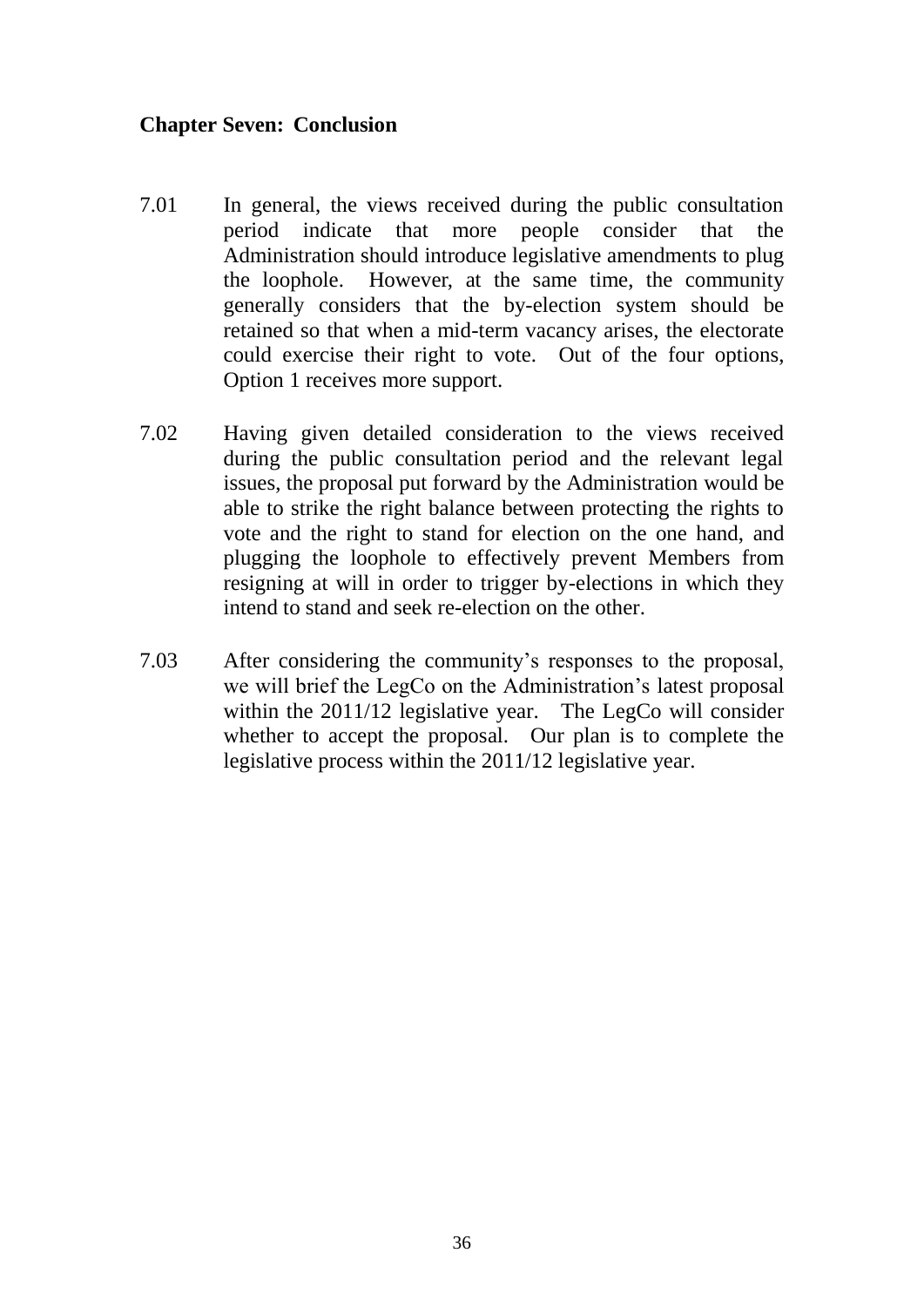## **Annex**

# **Meeting with different sectors of the community**

| <b>Date and Time</b>                      | <b>Activity</b>                                                                                                                                                                                                                   | No.<br><b>Present</b><br>(about) |
|-------------------------------------------|-----------------------------------------------------------------------------------------------------------------------------------------------------------------------------------------------------------------------------------|----------------------------------|
| 25 July<br>$(6:30 - 7:30 \text{ pm})$     | Seminar on Arrangements for Filling<br>Vacancies in the Legislative Council<br>organised by the Hong Kong<br>Professionals and Senior Executives<br>Association                                                                   | 50                               |
| 26 July<br>$(7:30 - 9:00 \text{ pm})$     | Seminar on Arrangements for Filling<br>Vacancies in the Legislative Council<br>organised by the Hong Kong Federation<br>of Trade Unions                                                                                           | 400                              |
| 23 August<br>$(6:00 - 8:00 \text{ pm})$   | First Open Forum on Arrangements for<br>Filling Vacancies in the Legislative<br>Council                                                                                                                                           | 350                              |
| 24 August<br>$(6:30 - 8:30 \text{ pm})$   | Seminar on Arrangements for Filling<br>Vacancies in the Legislative Council<br>organised by the Kowloon Federation of<br><b>Associations</b>                                                                                      | 70                               |
| 26 August<br>(From 11:00 am)              | Meeting with the Chairmen and<br>Vice-Chairmen of the District Councils                                                                                                                                                           | 30                               |
| 31 August<br>$(6:30 - 7:30 \text{ pm})$   | Meeting with the Architectural,<br><b>Surveying and Planning Sectors</b>                                                                                                                                                          | 25                               |
| 1 September<br>$(4:00 - 5:30 \text{ pm})$ | Seminar jointly organised by the<br>Federation of Hong Kong Industries, the<br>Hong Kong General Chamber of<br>Commerce, the Chinese General<br>Chamber of Commerce and the Chinese<br>Manufacturers' Association of Hong<br>Kong | 100                              |